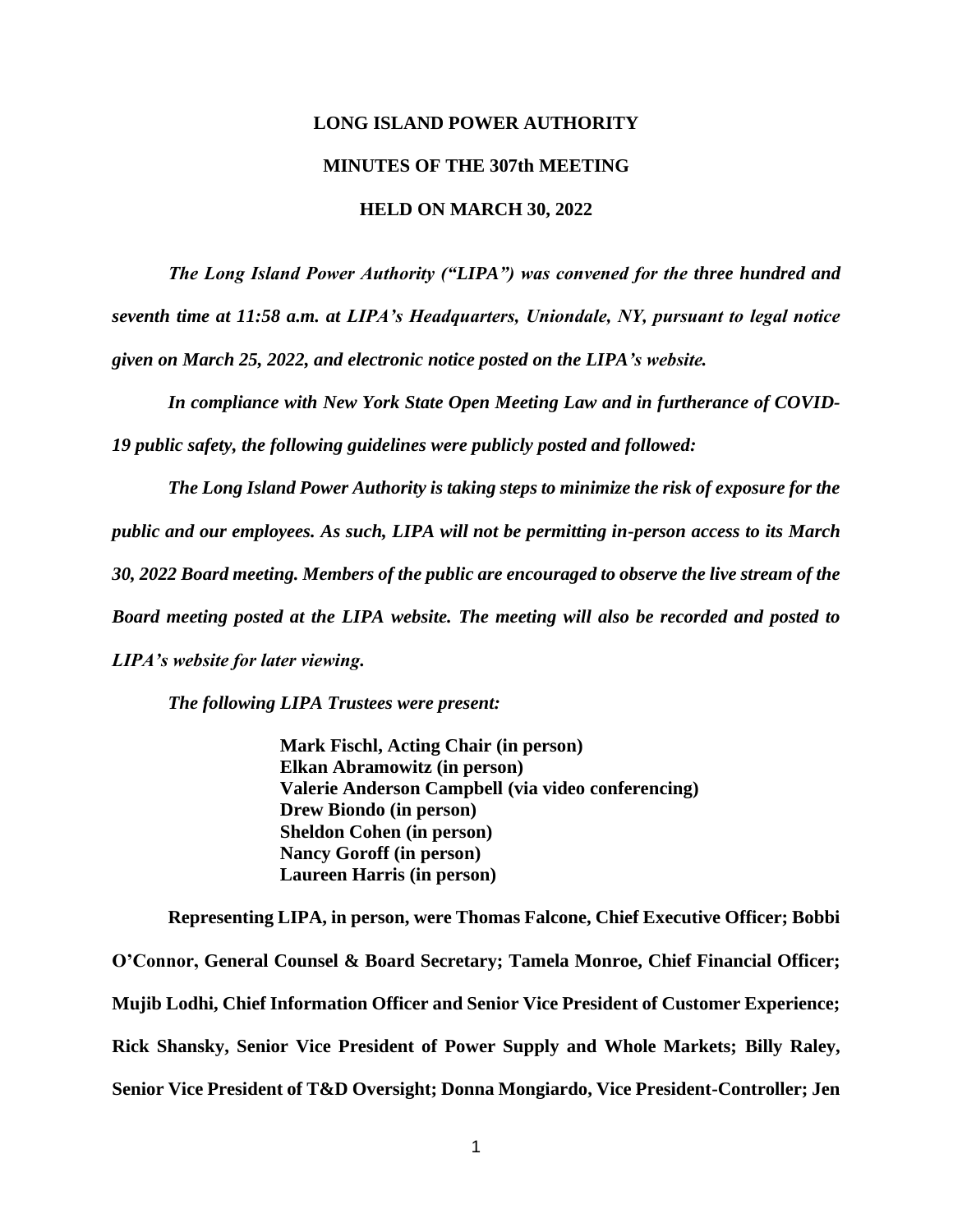**Hayen, Director of Communications; and Andrew Berger, Communications Assistant. Participating via video conferencing were; Thomas Locascio, Director of External Affairs; Jason Horowitz, Assistant General Counsel and Assistant Secretary to the Board; and Osman Ahmad, IT-Consultant.** 

*Acting Chair Fischl welcomed everyone to the 307th meeting of the Long Island Power* 

*Authority Board of Trustees.* 

*After the Chair remarks, Acting Chair Fischl stated that the first item on the agenda was* 

*the Consideration of the Consent Agenda Items.* 

*After questions and a discussion by the Trustees, and the opportunity for the public to* 

*be heard, upon a motion duly made and seconded, the following resolutions were unanimously* 

*adopted by the Trustees based on the memoranda summarized below:* 

# **1709. APPROVAL OF MINUTES AND RATIFICATION OF ACTIONS TAKEN AT THE FEBRUARY 17, 2022 MEETING OF THE BOARD OF TRUSTEES OF THE LONG ISLAND POWER AUTHORITY**

**RESOLVED, that the Minutes of the meeting of the Authority held on February 17, 2022 are hereby approved and all actions taken by the Trustees present at such meeting, as set forth in such Minutes, are hereby in all respects ratified and approved as actions of the Authority.**

**\*\*\***

#### **Requested Action**

**The LIPA Board of Trustees (the "Board") is requested to adopt a resolution approving: (i) LIPA's Annual Investment Report for 2021 in the form attached hereto as Exhibit "B"; and (ii) the 2022 Board Policy on Investments in the form attached hereto as Exhibit "D".**

#### **Annual Investment Report for 2021**

**Section 2925 of the Public Authorities Law ("PAL") requires that LIPA annually review and approve an investment report. LIPA's investments are either: (i) managed by an investment manager in primarily short-term, highly liquid investments; or (ii) invested in broad-based,**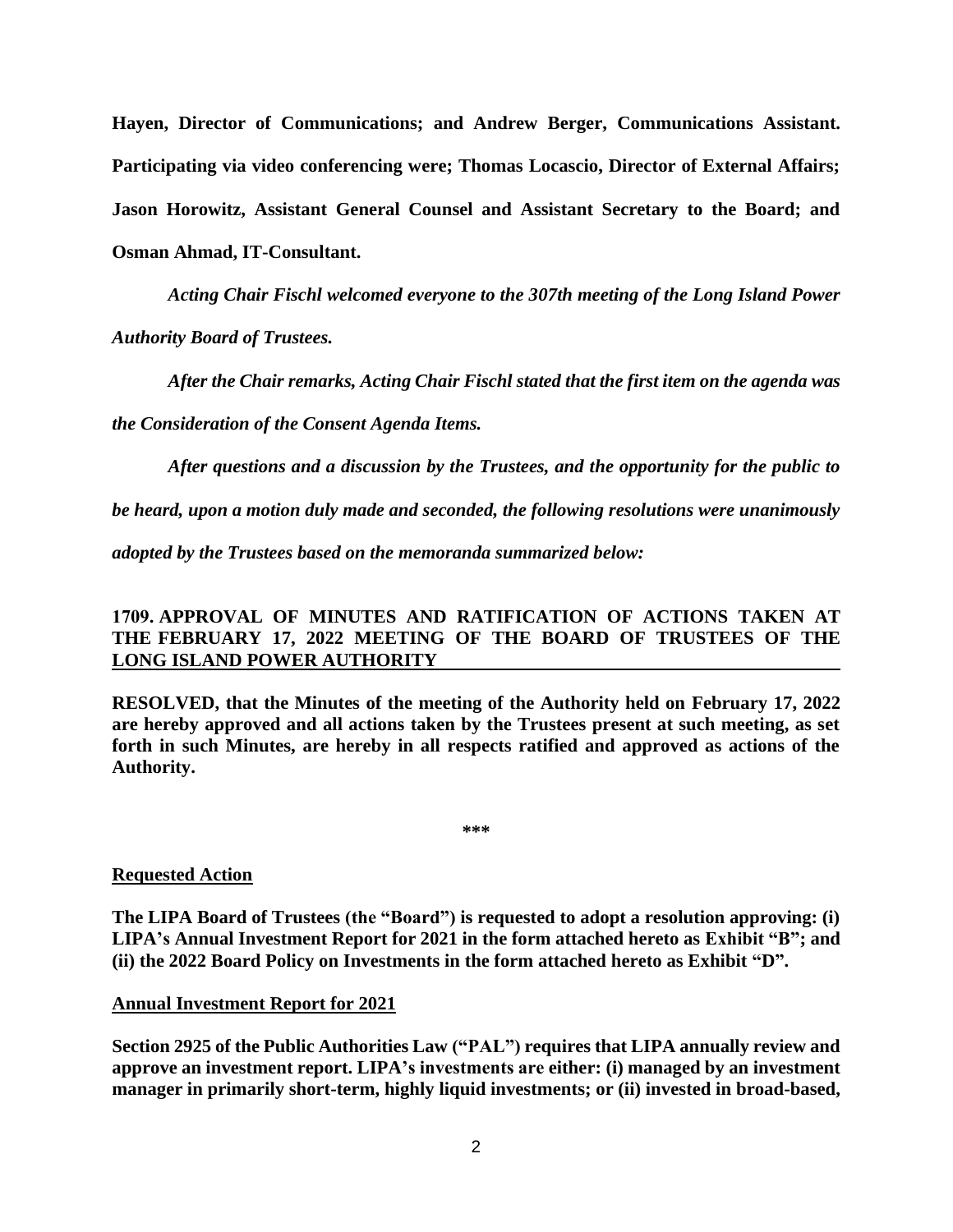**low-cost equity and fixed-income mutual funds. All investments of LIPA funds are governed by the Board Policy on Investments.** 

**LIPA's investments were compliant with the terms and conditions of the Policy for 2021 and performed consistently with Staff's expectations given the nature of the investments.**

# **2022 Board Policy on Investments**

**The Board is also required by Section 2925(6) of the PAL to annually review and approve the Board Policy on Investments, which detail the Board's operative instructions to LIPA Staff regarding the investing, monitoring, and reporting of LIPA funds. The Board Policy on Investments was last reviewed and approved on March 29, 2021.** 

**The proposed revisions to the Board Policy on Investments seek to clarify and update minor changes that occurred during the preceding year.** 

**All changes to the Policy are more particularly shown in Exhibit "C".** 

# **Recommendation**

**Based upon the foregoing, I recommend approval of the above requested action by adoption of a resolution in the form attached hereto.** 

# **1710. RESOLUTION APPROVING THE ANNUAL INVESTMENT REPORT FOR 2021 AND THE 2022 BOARD POLICY ON INVESTMENTS**

**RESOLVED, that the Board of Trustees hereby approves the Annual Investment Report for the period ended December 31, 2021, in the form presented at this meeting; and**

**BE IT FURTHER RESOLVED, that the Board of Trustees hereby approves and adopts the revised Board Policy on Investments in the form presented at this meeting to be effective immediately.**

**\*\*\***

# **Requested Action**

**The LIPA Board of Trustees (the "Board") is requested to adopt a resolution: (i) finding that LIPA has complied with the Board Policy on Debt and Access to Credit Markets (the "Policy"); and (ii) approving the annual report for the Policy.**

#### **Background**

**By Resolution No. 1319, dated September 21, 2016, the Board adopted the Policy with the purpose of serving the long-term interests of LIPA's customers by adopting sound financial**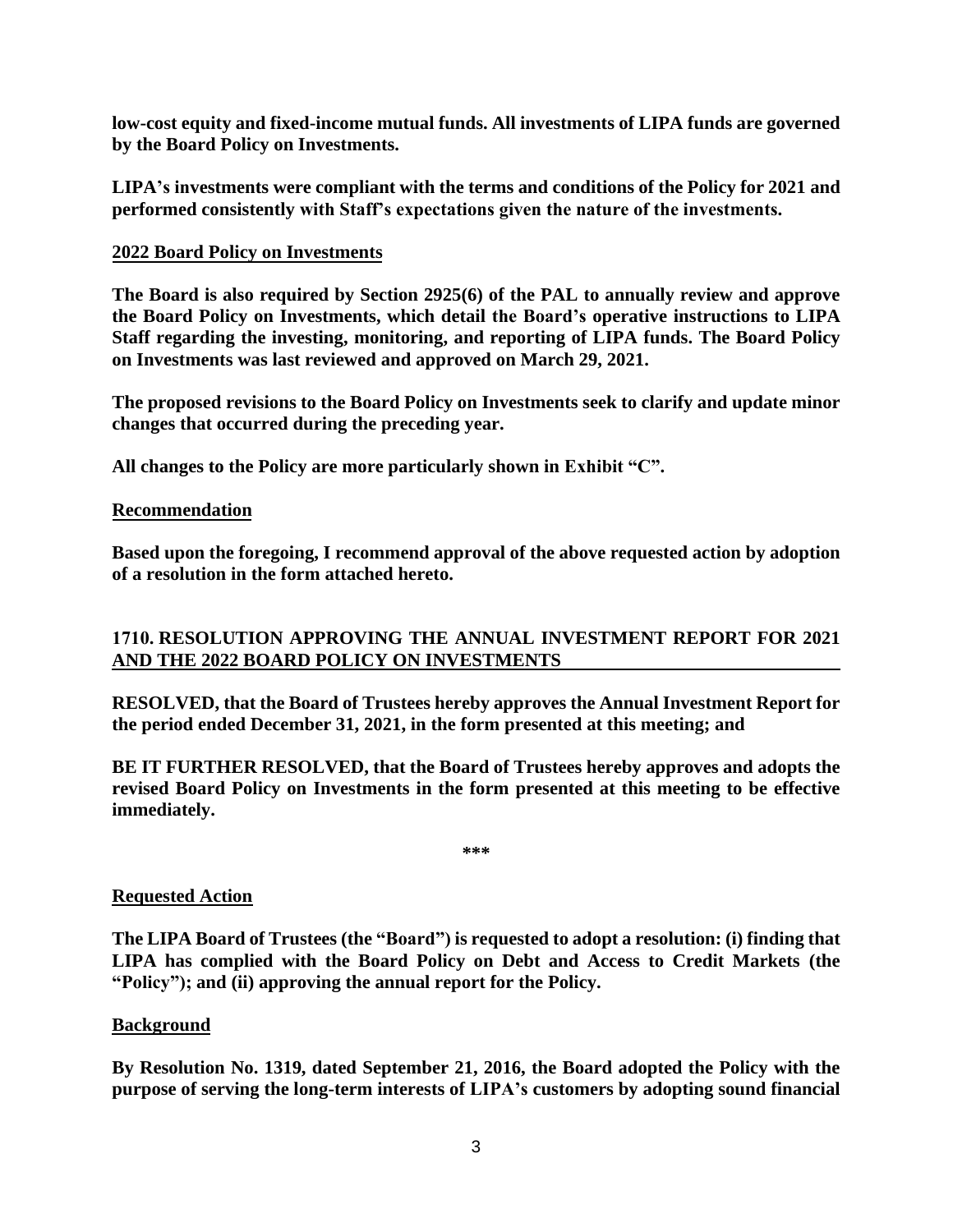**plans in each year. Sound financial plans ensure ready access to borrowing on reasonable terms necessary to fund the infrastructure investments that maintain the reliability and resiliency of the Long Island electric system. Such financial plans contemplate prudent levels of borrowing that will accommodate efficient access to the capital markets and thereby minimize the long-term cost of providing electric service to our customer-owners. The last annual report to the Board was presented on March 29, 2021.**

# **Compliance with the Policy**

**Staff recommends that, for the reasons set forth below, the Board find that LIPA has complied with the Policy for the period since the last annual review. The Policy requires that LIPA achieve the lowest long-term cost to our customer-owners by adopting budgets and financial plans that meet the following objective:**

**"Support credit ratings of at least A2/A"**

• **In 2021, LIPA's three ratings were reaffirmed at A2, A, A, from Moody's, S&P Global, and Fitch Ratings, respectively. Fitch indicated a "positive" outlook to its rating.**

**"For 2020 and 2021, achieve fixed-obligation coverage ratios of no less than (i) 1.35x on the combination of LIPA-issued debt and lease payments; and (ii) 1.15x on the combination of LIPA issued debt, Utility Debt Securitization Authority ("UDSA")-issued debt, and lease payments."**

- **For the period ended December 31, 2021, LIPA achieved coverage ratios of 1.40x for LIPA-issued debt and lease payments and 1.26x for LIPA and UDSA-issued debt and lease payments.**
- **The 2022 Budget is set to meet a 1.40x fixed-obligation coverage ratio, as required by the Policy for 2022.**

**"Generate sufficient cash flow from revenues to maintain the issuance of new debt as a percentage of capital spending at 64 percent or less as measured on a three-year rolling average; however, allow this percentage to exceed 64 percent target on a forward-looking three-year rolling averagein 2022 as LIPA responds to the effects of the COVID-19 pandemic and Tropical Storm Isaias."**

• **New debt as a percentage of capital spending for the three-year rolling average for the period ended December 31, 2021 was approximately 63%.**

**"Maintain (i) cash on hand at each month end of at least \$100 million in the Operating Fund and \$150 million in the Rate Stabilization Fund, and (ii) cash on hand and available credit of at least 120 days of operating expenses."**

• **Cash on hand at the end of each month exceeded the target of \$100 million.**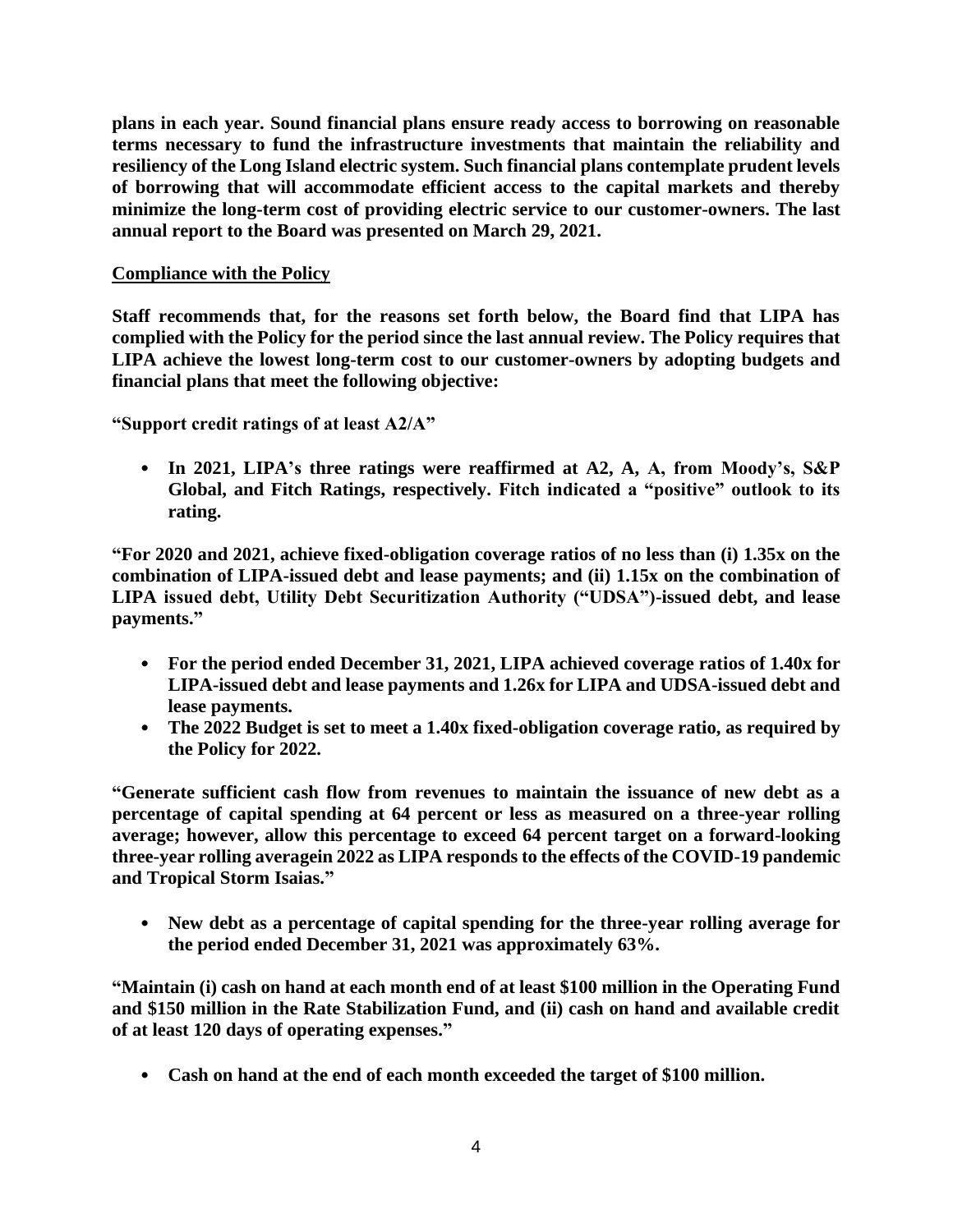- **As of December 31, 2021, the Operating and the Rate Stabilization funds totaled \$129 million and \$162 million, respectively.**
- **During 2021, cash on hand and available credit exceeded the target of at least 120 days available for operating expenses.**
- **As of December 31, 2021, 300 days of operating expenses were available in cash and credit.**

**"Annually, pre-fund obligations to LIPA's Service Provider for pension costs from operating expenses in a fiscally sound manner, as measured by an actuarial services firm no less than every other year."**

- **As measured by an actuarial services firm, LIPA funded \$37.4 million to the PSEG Long Island pension plan trust account.**
- **As of December 31, 2021, the PSEG Long Island pension plan trust account had assets valued at \$422 million compared to a benefit obligation of \$596 million.**

**"Annually pre-fund obligations to LIPA's Service Provider for Other Post-Employment Benefits ("OPEBs") to a dedicated OPEB Account in a fiscally sound manner, as measured by an actuarial services firm no less than every other year."**

- **As measured by an actuarial services firm, LIPA funded \$51.5 million to the LIPA OPEB account in 2021.**
- **LIPA's OPEB account to prefund the OPEB benefits of PSEG Long Island employees had assets valued at \$581 million compared to a benefit obligation of \$640 million.**

**"Pre-fund LIPA's OPEB Trust in a fiscally sound manner, as measured by an actuarial service firm no less than every other year."**

- **The funding levels have been reviewed by an actuarial services firm within the last two years.**
- **The LIPA OPEB Trust for LIPA employees had assets valued at \$30 million compared to and benefit obligations of \$23 million.**

**"Pre-fund LIPA's Nuclear Decommissioning Trust Fund in a fiscally sound manner, as measured by an actuarial service firm, no less than every other year."**

- **As measured by an actuarial services firm, LIPA funded \$0.3 million to the NDTF in 2021.**
- **The NMP2 Nuclear Decommissioning Trust Funds had assets valued at \$184 million compared to a liability of \$87 million.**
- **The funding levels have been reviewed by an actuarial services firm within the last two years.**

**Enterprise Risk Management Discussion**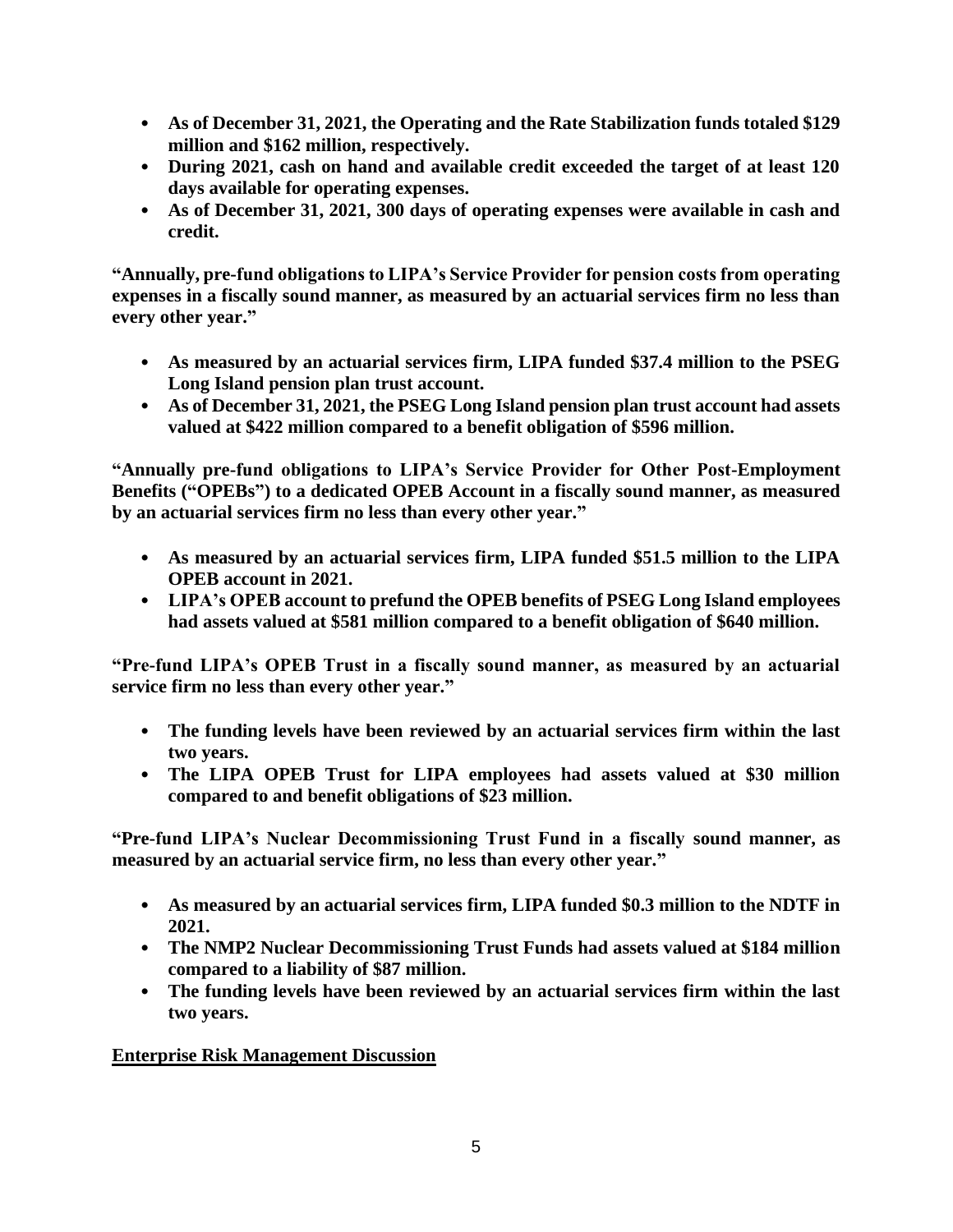**The Board has adopted a Policy on Enterprise Risk Management ("ERM"). Enterprise risks are brought to the Board's attention throughout the year. One such enterprise risk is related to liquidity.** 

**Specifically, the risk identified is, "Insufficient liquidity to cover obligations greater than 60 days (i.e., loss of revenue stream) results in the inability to make debt service payments, pay UDSA Bondholders, and cover operating expenses."**

**This risk is rated as a medium-level risk and is mitigated by LIPA's ability to access capital markets, borrow from rate stabilization funds, and borrow from a revolving line of credit or in the commercial paper market. In September 2021, all three rating agencies reaffirmed LIPA's credit ratings, with one credit agency revising LIPA's outlook from Stable to Positive, helping to reduce this risk by providing confidence in LIPA's ability to access capital markets.** 

**Based on LIPA's credit ratings and ability to access capital markets, we believe this risk is being adequately managed. LIPA's liquidity remains strong, well above the 120-day minimum required by the Policy as noted above.** 

# **Annual Review of the Policy**

**LIPA Staff has reviewed the Policy and suggests no amendments at this time.** 

#### **Recommendation**

**Based upon the foregoing, I recommend approval of the above requested action by adoption of a resolution in the form attached hereto.** 

# **1711. RESOLUTION APPROVING THE REPORT TO THE BOARD OF TRUSTEES ON THE BOARD POLICY ON DEBT AND ACCESS TO THE CREDIT MARKETS**

**WHEREAS, the Board Policy on Debt and Access to the Credit Markets (the "Policy") was originally approved by the Board of Trustees by Resolution No. 1319, dated September 21, 2016;**

**WHEREAS, the last annual report to the Board was presented on March 29, 2021; and**

**WHEREAS, the Board has conducted an annual review of the Policy and affirms that the Policy has been complied with.**

**NOW, THEREFORE, BE IT RESOLVED, that consistent with the accompanying memorandum, the Board hereby finds that LIPA has complied with Policy for the period since the last annual review and approves the annual report to the Board.**

**\*\*\***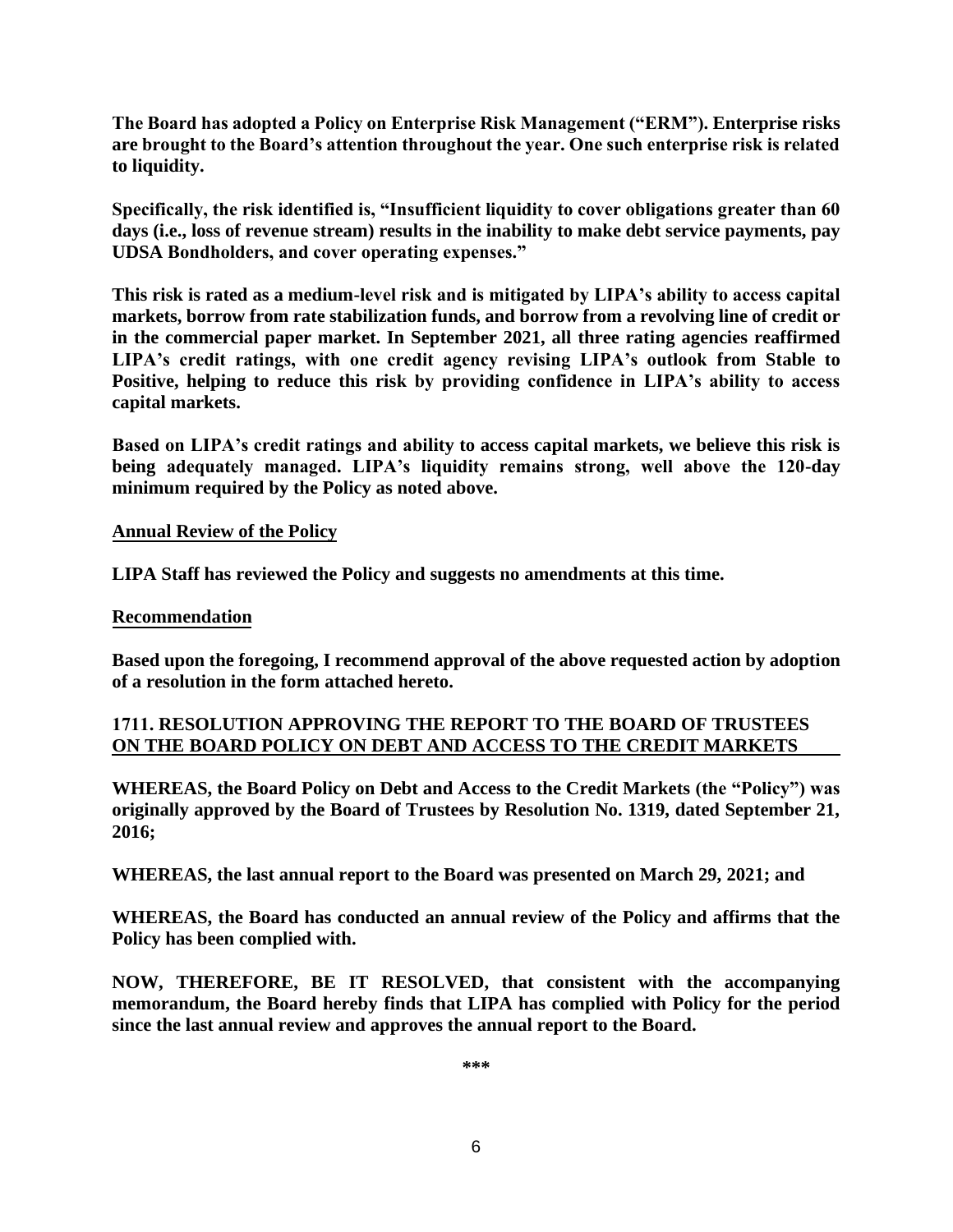# **Requested Action**

**The Board of Trustees (the "Board") is requested to approve a resolution, attached hereto as Exhibit "A", authorizing the Chief Executive Officer, or his designee, to engage the following companies (subject to mutual agreement on contract terms) to provide Cyber Security Assessment Services and other cyber security related support for a term not to exceed five (5) years, including independent reviews of the compliance of PSEG Long Island with cybersecurity standards under the Board's Information and Cyber Security Policy and the Second Amended and Restated Operations Services Agreement ("OSA"):**

- **1. Burns and McDonnell**
- **2. IBM Corporation**
- **3. Ernst & Young US LLP**
- **4. Optic Cyber Solutions**

# **Background**

**LIPA's Board has adopted an Information and Cyber Security policy to protect digital infrastructure and customer data. The key provision of this policy is to maintain a level of 3 or higher on the National Institute of Standards and Technology (NIST) Cyber Security Framework, as evaluated annually through an independent assessment.**

**In the OSA, LIPA established a cyber security default metric to maintain NIST Cyber Security Framework implementation Tier 3. The revised contract provides LIPA with the right to terminate the OSA should PSEG Long Island fail to maintain the standard, which provides a strong incentive for compliance.**

**Under the Cyber Assessment Services, the vendor/s will conduct an annual independent review of PSEG Long Island's security posture and NIST Cyber Security Framework compliance with the contract standards and determine the Applicable Cyber Security Framework Requirements to achieve compliance and the status of the implementation of such requirements. The vendor/s will also provide support to implement other cyber security related recommendations of the Board Policy.**

# **Discussion**

**On January 20, 2022, LIPA issued an RFP for independent, qualified cyber security firms to provide Cyber Security Assessment Services.**

**On or before February 25, 2022, LIPA received timely proposals from 32 firms, including seven firms that are certified Minority-Women Owned Business Enterprises (MWBE) and one certified Service-Disabled Veteran-Owned Business (SDVOB). Responses were evaluated according to the criteria set forth in the RFP by LIPA's Information Technology Team, while LIPA's Procurement Team, as required by State law, reviewed compliance with**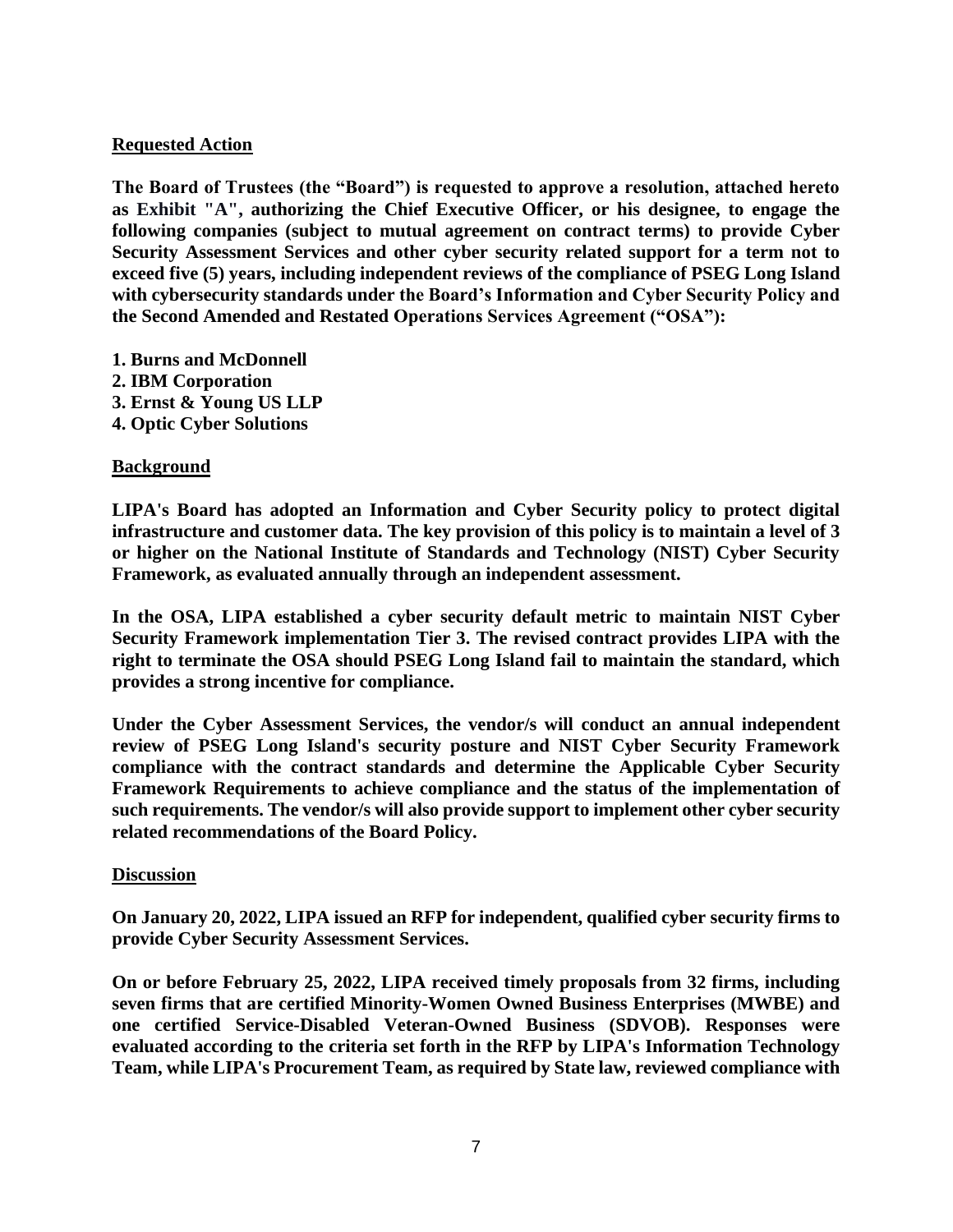**the 30% goal for MWBEs and 6% goal for SDVOB solicitation opportunities, as well as the cost aspects of the proposals.** 

**The recommendation set forth in the accompanying resolution included assessments of the firm's experience and qualifications, rates, proposed changes to LIPA's standard consulting contract, and proposals to comply with MWBE requirements.** 

**LIPA Staff recommends that the following companies: (1) Burns and McDonnell, (2) Ernst & Young US LLP, (3)IBM, and (4) Optic Cyber Solutions be awarded the contract for Cyber Assessment Services and cyber related support and that such fees, as provided for in the RFP, are reasonable for the services to be provided.** 

# **1712. RESOLUTION AUTHORIZING THE ENGAGEMENT OF A FIRM TO NIST CYBER SECURITY FRAMEWORK ASSESSMENT SERVICES**

**NOW, THEREFORE, BE IT RESOLVED, that consistent with the attached Memorandum, the Chief Executive Officer or his designee be, and hereby is, authorized to engage (1) Burns and McDonnell, (2) Ernst & Young US LLP, (3) IBM, and (4) Optic Cyber Solutions to provide Cyber Security Assessment Services and other cyber security related support for a term not to exceed five (5) years.**

**\*\*\***

# **Requested Action**

**The Board of Trustees are requested to approve a resolution authorizing the Chief Executive Officer or his designee to execute Capacity Purchase Agreements ("CPA") with Dighton Power, LLC ("Dighton"), Manchester Street, LLC ("Manchester") and Calpine Energy Services, L.P. ("Calpine"), and to take such other actions as may be reasonably necessary to implement arrangements for LIPA to purchase a total of 345 MW of installed capacity supplied from five natural gas-fired combined-cycle power plants located in Connecticut, Rhode Island, Maine, New Hampshire and Massachusetts.**

# **Background**

**LIPA has a long-term contract for 330 MW of firm transmission rights on the Cross Sound Cable ("CSC"), a high-voltage direct current undersea transmission cable that interconnects the LIPA transmission system at Shoreham, NY with the ISO-New England transmission system at New Haven, CT. The New York Independent System Operator ("NYISO") allows holders of such firm transmission rights to use generating capacity purchased outside of New York to meet NYISO's in-State and locational (e.g., Long Island) capacity requirements. Previously, LIPA had used capacity purchased from Bear Swamp Power Company LLC to meet its capacity requirements under an arrangement that expired in 2021.**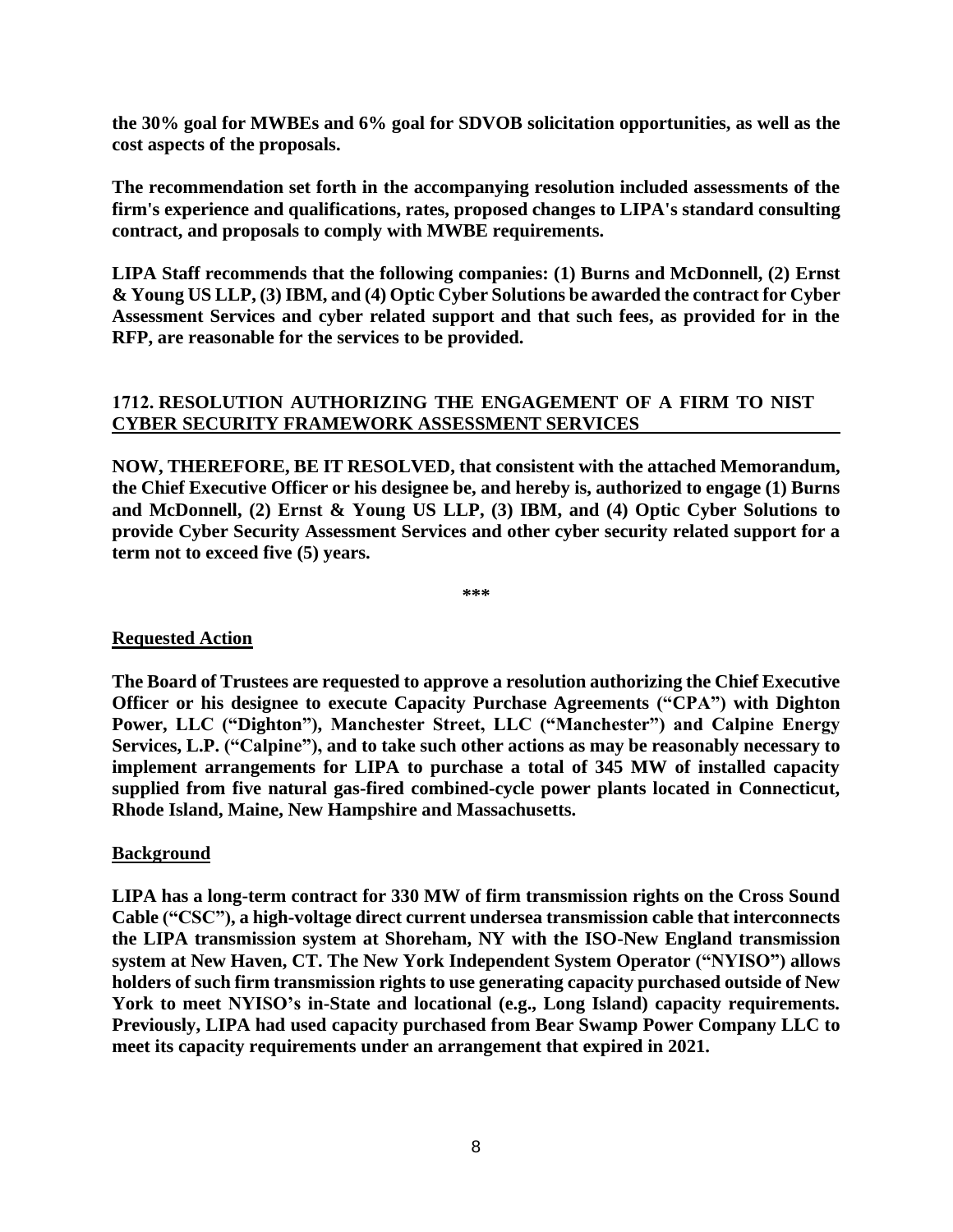**In December 2021, PSEG Long Island issued an RFP for up to 345 MW of installed capacity in ISO-New England that could be used to meet LIPA's capacity requirements for the 2023- 24 and 2024-25 capability years1. The RFP allowed LIPA to assemble a portfolio of generating plants from one or more respondents to meet the maximum capacity of 345 MW. Proposals were received on January 19, 2022, from two RFP respondents, Starwood Energy Group ("Starwood") and Calpine. Starwood offered a combined total of up to 345 MW from combined-cycle generating facilities located in Massachusetts (Dighton) and Rhode Island (Manchester). Calpine offered up to 155 MW of installed capacity from three combined-cycle generating facilities located in Massachusetts, New Hampshire, and Maine. The PSEG Long Island selection committee evaluated the proposals and determined that a combination of the two proposals would best meet LIPA's needs.**

**The pricing offered in both proposals is favorable compared to LIPA's forecast of market capacity prices and both respondents agreed to comply with NYISO rules for selling off-Island capacity into the New York market. For the 2023-24 capability year, LIPA staff recommends a purchase of 155 MW from Calpine, which is the maximum amount it offered; plus a purchase of 190 MW from Starwood subsidiaries Dighton Power, LLC and Manchester Street, LLC, in order to meet the 345 MW goal, while assuring some diversity of suppliers and sources.2 The total contract values for the Calpine and Starwood contracts are \$6 million and \$8 million, respectively.**

**Proposed contract terms would require each supplier to meet stringent availability targets or be subject to reduction in payments from LIPA. Moreover, the suppliers would be responsible for indemnifying LIPA for any penalties assessed by NYISO for failure to perform their obligations, which include supplying energy during system emergencies upon NYISO's direction. That feature of the arrangement will increase the reliability of imports over the CSC.**

**Another valuable feature of this arrangement is the continued reservation of firm interconnection rights for CSC, which enables LIPA to continue to make off-Island capacity purchases during the term of the CSC contract. Absent the proposed purchases, those interconnection rights would**

**expire in 2024 under current NYISO rules and restoring such rights could expose LIPA to significant future transmission system upgrade costs. Preserving these rights benefits LIPA ratepayers by maintaining access to a competitive pool of generating capacity in ISO-NE.**

**For the 2024-25 capability year, LIPA staff recommends a new procurement whose goal would be to attract broader interest among potential suppliers in New England.**

# **Recommendation**

**For the foregoing reasons, I recommend that the Trustees authorize the Chief Executive Officer or his designee to take all actions, including, without limitation, execution of capacity purchase agreements with Dighton, Manchester, and Calpine and all other related agreements to enable the Authority's purchase of installed capacity as described above.**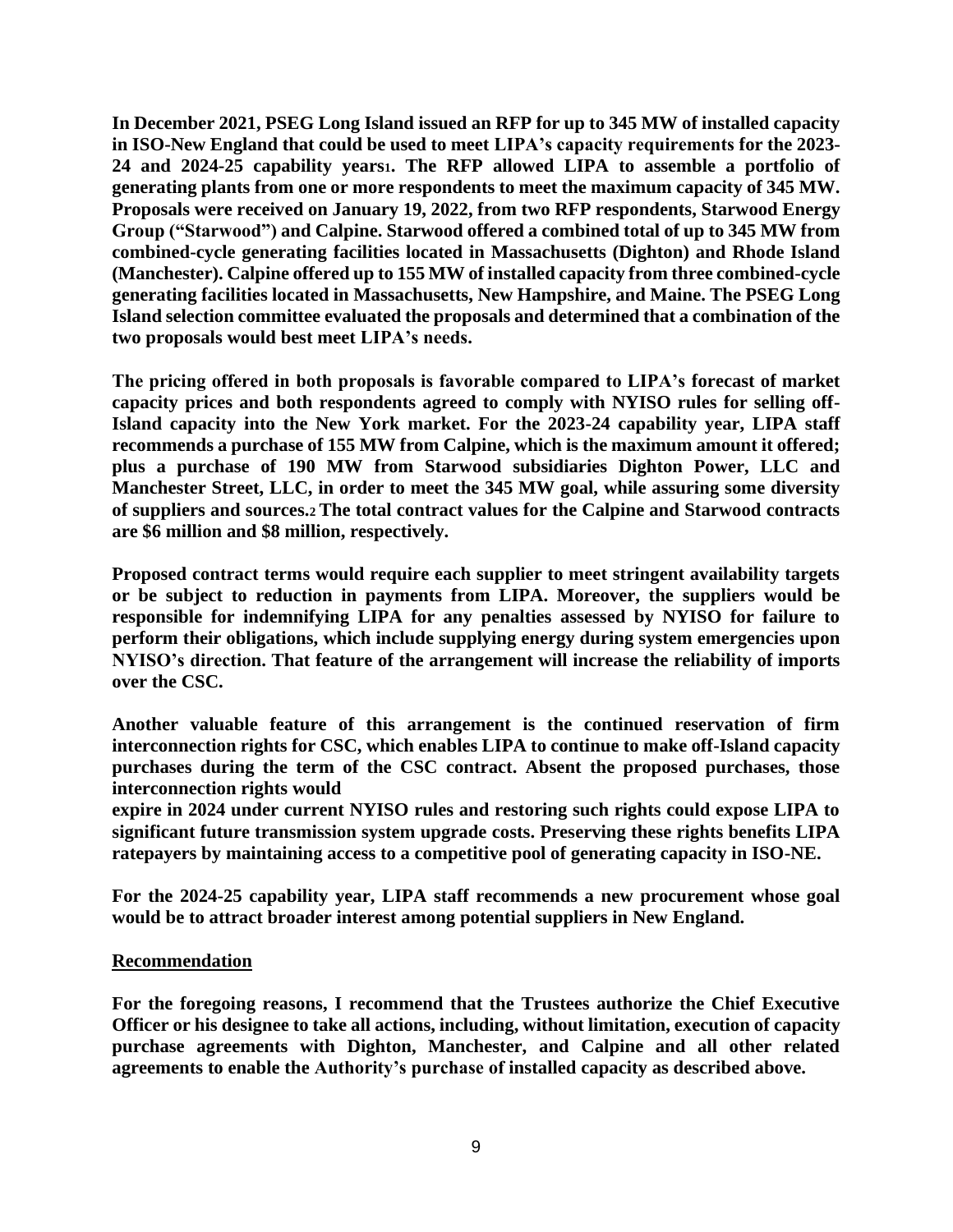# **1713. AUTHORIZATION TO ENTER INTO INDIVIDUAL CAPACITY PURCHASE AGREEMENTS WITH DIGHTON POWER, LLC, MANCHESTER STREET, LLC, AND CALPINE ENERGY SERVICES, L.P. FOR THE PURCHASE OF INSTALLED CAPACITY**

**WHEREAS, pursuant to the December 14, 2021 Request for Proposals for Off Island Capacity (New England Control Area) administered by PSEG Long Island, LIPA staff selected proposals by the Starwood Energy Group (on behalf of its subsidiaries Dighton Power, LLC and Manchester Street, LLC), and Calpine Energy Services, L.P. to provide a combined total of 345 MW of installed capacity; and**

**WHEREAS, LIPA seeks to enter into Capacity Purchase Agreements ("CPA") with Dighton Power, LLC, Manchester Street, LLC, and Calpine Energy Services, L.P. under which those entities will provide a combined total of 345 MW of installed capacity delivered to the New Haven interconnection point of the Cross Sound Cable for the 2023 to 2024 NYISO Capability Year.**

**NOW, THEREFORE, BE IT RESOLVED, that the Chief Executive Officer and his designee be and hereby are authorized to execute and effect CPAs and other related agreements and arrangements, consistent with the terms of the accompanying memorandum, and to perform such further acts and deeds as may be necessary, convenient or appropriate, in the judgment of the Chief Executive Officer or his designee, to implement LIPA's purchase of installed capacity from Dighton Power, LLC, Manchester Street, LLC, and Calpine Energy Services, L.P.**

**\*\*\***

# **Requested Action**

**The Board of Trustees (the "Board") is requested to adopt a Resolution approving certain amendments to the Governance, Planning and Personnel (the "Committee") Charter (the "Charter").**

#### **Discussion**

**In 2021, the Board hired Leading Resources, Inc. to facilitate discussion amongst the Trustees on the Board's policies and amending those policies. Specifically, four separate working groups of Trustees participated in various meetings to develop and draft proposed policies, including the Purpose and Vision, T&D Operations Policy, Customer Experience Policy, and the IT and Cyber Security Policy. Additionally, in September 2021, the Board adopted an amended policy on Strategic Planning and Oversight. This policy defined LIPA's strategic planning process to include "several complementary elements that articulate strategy at different levels of granularity and across different time horizons." The Strategic Planning and Oversight policy provides that, "these elements should be collectively coherent,**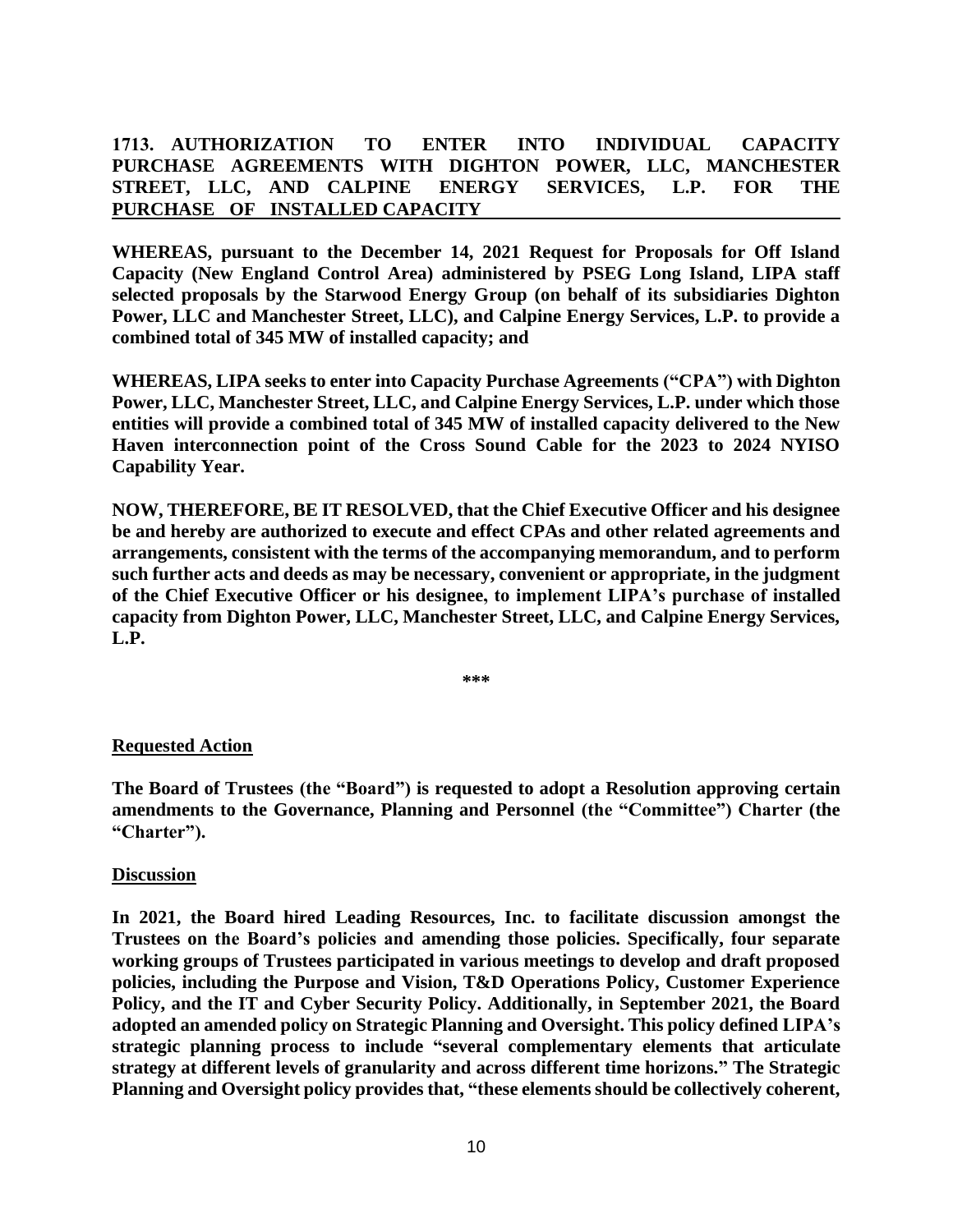**ensuring strategic alignment from the Board defined Purpose, Vision, and Policies to the annual Work Plan and budget." The Board's work on various other policies continues in 2022 with the formation of additional working groups.** 

**In light of these policy changes, LIPA Staff is proposing minor amendments to the Committee's responsibilities consistent with changes to LIPA's Purpose and Vision and to its Strategic Planning and Oversight Policy. The amended Committee Charter is attached hereto as Exhibit "B."**

### **Recommendation**

**Based upon the foregoing, it is recommended that the Trustees adopt the resolution in the form attached hereto as Exhibit "A".** 

# **1714. RESOLUTION APPROVING AMENDMENTS TO THE GOVERNANCE, PLANNING AND PERSONAL COMMITTEE CHARTER**

**NOW, THEREFORE, BE IT RESOLVED, that consistent with the accompanying memorandum, the amendments to the Governance, Planning and Personnel Committee Charter, in the form attached hereto, are hereby approved.**

**\*\*\***

*Acting Chair Fischl stated that the next item on the agenda was the CEO's Report to be* 

*presented by Thomas Falcone.*

*Mr. Falcone presented the CEO Report and took questions from the Trustees.*

**\*\*\***

*Acting Chair Fischl then stated that the following resolution, which the Trustees directed* 

*LIPA Staff to prepare and draft during a discussion at the Oversight and Clean Energy Committee Meeting, be read into the record. Bobbi O'Connor read the requested resolution into the record relating to recommendations regarding PSEG Long Island lobbying and advocacy positions and activities.*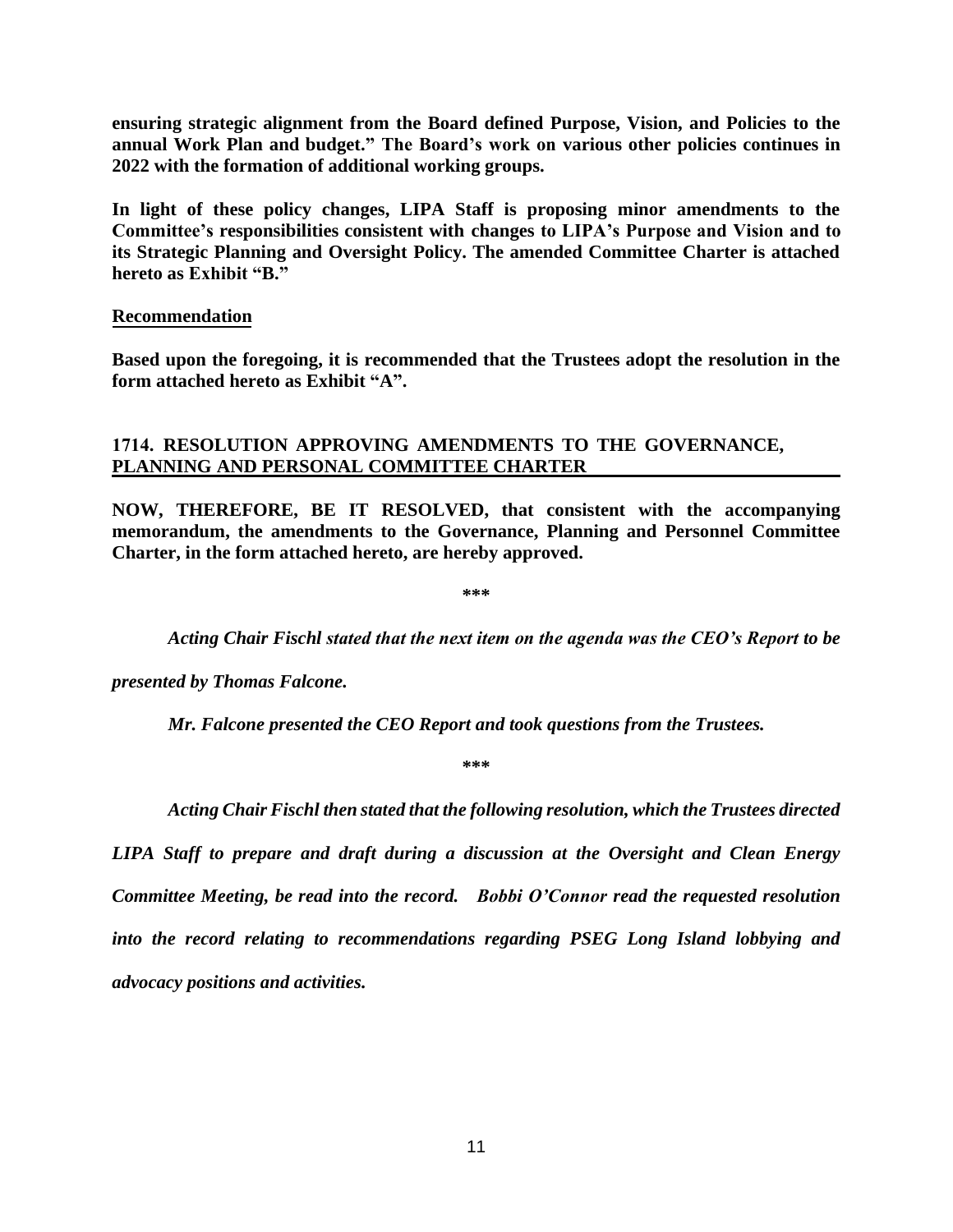*After questions and a discussion by the Trustees, and the opportunity for the public to* 

*be heard, upon a motion duly made and seconded, the following resolution was approved by the* 

*Trustees.* 

#### **1715. RESOLUTION ADOPTING A RECOMMENDATION RELATING TO PSEG LONG ISLAND LOBBYING AND ADVOCACY POSITIONS AND ACTIVITIES**

**WHEREAS, after PSEG Long Island's failed response during Tropical Storm Isaias, the Board directed LIPA Staff to conduct an Options Analysis to review all potential models to operate the LIPA owned electric T&D assets on Long Island, which Options Analysis reviewed four potential alternatives – (i) privatization (i.e., sell LIPA's assets to private investors), (ii) reset the PSEG Long Island relationship and reform the terms of the current Amended and Restated Operations Services Agreement ("OSA") with PSEG Long Island, (iii) contract with a new service provider to achieve improved operations of customer assets, and (iv) bring operations under a "fully municipal" LIPA management model; and**

**WHEREAS, the Phase I Options Analysis determined that public ownership of the electric utility reduces Long Island customer bills by approximately 20 percent; and**

**WHEREAS, on December 16, 2020, the Board adopted the Phase I Options Analysis and found that privatization was "too costly for Long Island and Rockaways electric customers to merit investing additional staff time and funds to further develop the alternative" and directed discontinued further study of privatization; and**

**WHEREAS, by Resolution dated December 16, 2020, the Board directed LIPA's Chief Executive Officer to further develop the options presented to the public in the Phase I Options Analysis to (i) reset the PSEG Long Island relationship and reform the current terms of the OSA with PSEG Long Island, (ii) contract with a new service provider to achieve improved operations of customer assets, and (iii) bring operations under a "fully municipal" local management model; and report back to the Board in a Phase II Options Analysis on these options, which did not include privatization, no later than March 31, 2021; and**

**WHEREAS, on April 28, 2021, the Board adopted the Phase II Options Analysis, and affirmed its December 16, 2020 determination that privatization was too costly for Long Island and Rockaways electric customers and its decision to discontinue the study of privatization; and**

**WHEREAS, on December 15, 2021, the Board authorized entering into a Second Amended and Restated Operations Services Agreement ("Second A&R OSA") with PSEG Long Island, which provides in Section 4.2(E)(1), in relevant part, that "The Service Provider will cause all Senior Managers to at all times act in the best interests of LIPA and LIPA's customers consistent with the provisions of this Agreement, to provide safe, adequate and reliable service to Long Island and Rockaway customers, and to not act, fail to act, or cause or permit others under their management, supervision or control to act in furtherance of any conflicting interest."; and**

**WHEREAS, LIPA and PSEG Long Island executed the Second A&R OSA as of December 15, 2021; and**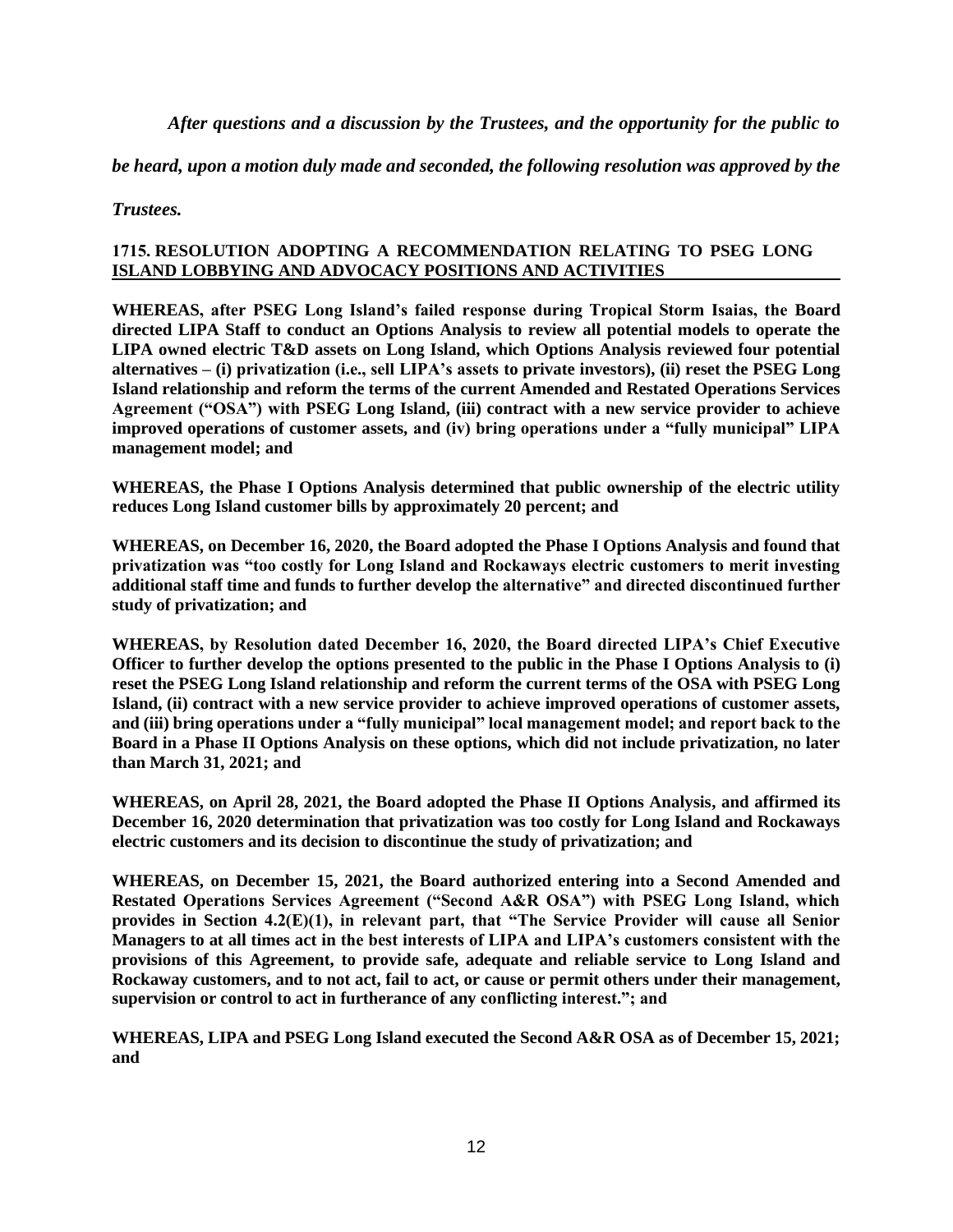**WHEREAS, LIPA Staff recently became aware that PSEG Long Island and its representatives were actively lobbying elected officials and community members to include an analysis of the privatization of LIPA's operations in pending legislation, which is not in the best interests of LIPA and our customers as it threatens to increase electric rates and prohibit LIPA from accessing the tax-exempt bond market for the duration of the study, precluding the realization of potentially hundreds of millions of dollars of financing savings; and**

**WHEREAS, LIPA's Chief Executive Office informed PSEG Long Island verbally on March 14, 2022, and March 29, 2022, and in writing on March 18, 2022, and March 29, 2022, that privatization is not in the best interests of LIPA and its customers and asked that PSEG Long Island cease its lobbying and advocacy activities as it relates to privatization of LIPA owned T&D assets; and**

**WHEREAS, the lobbying and advocacy activities being undertaken by PSEG Long Island represent a direct conflict of interest to the extent that the intent behind PSEG Long Island's lobbying is to provide PSEG with a business opportunity to increase its earnings at our customers' expense should the analysis result in a recommendation to privatize LIPA (an outcome LIPA believes is remote given that privatization takes away LIPA's tax-exempt status and federal grant eligibility, driving up customer rates).**

**NOW, THEREFORE BE IT RESOLVED, that the Board hereby adopts a recommendation requiring PSEG Long Island, as service provider, to immediately cease and desist all lobbying and advocacy activities with elected officials, public officials, customers, and other stakeholders related to privatization, and to provide LIPA prior written notice of all lobbying and advocacy positions and activities by Senior Managers (as defined in the Second A&R OSA), and others under their management, supervision or control, to determine whether those lobbying and advocacy positions and activities are at all times in the best interests of LIPA and LIPA's customers, as determined by LIPA, and are not in furtherance of any conflicting interests, consistent with the terms of the Second A&R OSA; and**

**BE IT FURTHER RESOLVED, that PSEG Long Island should prepare a project implementation plan consistent with this recommendation and deliver such plan to LIPA Staff no later than May 4, 2022, for consideration at the Board's May 18, 2022 meeting; and**

**BE IT FURTHER RESOLVED, that LIPA Staff should prepare an Information Request comprehensively reviewing and conducting oversight of PSEG Long Island's lobbying and advocacy activities and report back to the Board.**

**\*\*\***

*Acting Chair Fischl stated that the next item on the agenda was the Consideration of* 

*Adoption of the Isaias Task Force Quarterly Report and Certain PSEG Long Island Project* 

*Implementation Plans to be presented by Mujib Lodhi.*

*Mr. Lodhi presented the following action item and took questions from the Trustees.*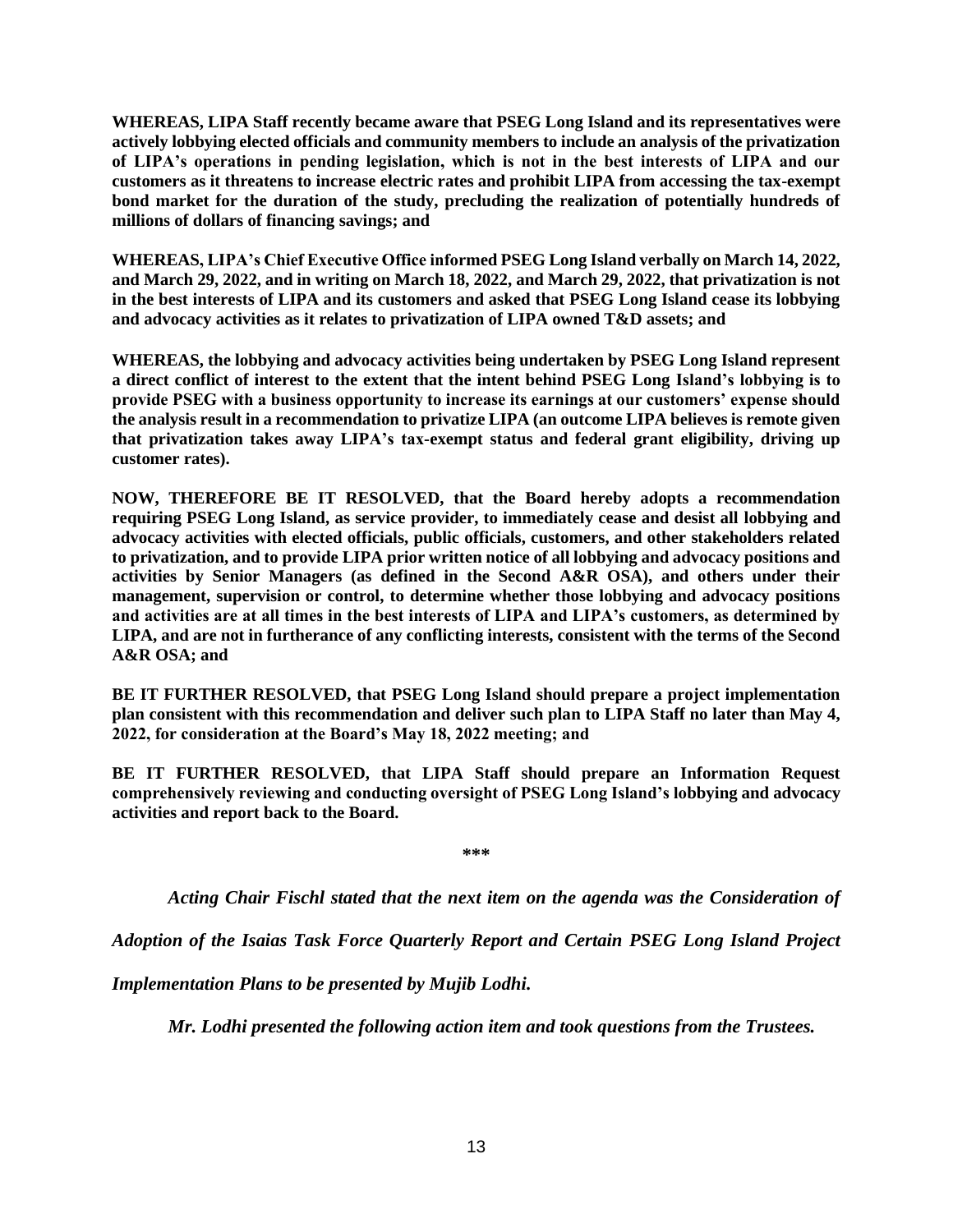# **Requested Action**

**The Board of Trustees (the "Board") is requested to approve a resolution adopting the fourth Quarterly Report on Tropical Storm Isaias and Management Recommendations (the "Quarterly Report") and certain PSEG Long Island Project Implementation Plans, which resolution is attached hereto as Exhibit "A."**

# **Background**

**On Tuesday, August 4, 2020, Tropical Storm Isaias landed on Long Island with rain and wind gusts of up to 70 miles per hour. The resulting damage to the electrical system caused approximately 646,000 customer outages.**

**On August 5, LIPA's Chief Executive Officer initiated an independent investigation of the circumstances and root causes that led to well-documented lapses in PSEG Long Island's storm response. The Isaias Task Force ("Task Force") was charged with providing actionable recommendations and overseeing PSEG Long Island's remediation activities.**

**The Task Force presented a 30-Day Report to the Board on September 23, 2020, and a 90- Day Report to the Board on November 18, 2020. As set forth in Appendix 2 and Appendix 3 of the 90-Day Report, the Task Force provided actionable recommendations for the Board's consideration (the "Task Force Recommendations"), which the Board adopted.**

**Additionally, between December 2020 and this meeting, the Board adopted recommendations covering operational areas, including risk management, budgeting and reporting, real estate, asset management, inventory management, collections, affiliate services, strategic planning, information technology, small generator interconnection, work management, and data access, among others (the "Management Recommendations").**

**The Board directed PSEG Long Island to submit Project Implementation Plans (PIPs) for each recommendation to both ensure a common understanding of the objectives, scope, and deliverables of the recommendation and an agreed-upon timeline for implementation, from which to monitor progress. In total, the Board has adopted 172 recommendations resulting in 147 PIPs.**

**The Board directed LIPA staff to submit Quarterly Reports on the recommendations and their associated PIPs and to independently verify and validate PSEG Long Island's report results. The Board adopted the first Quarterly Report on June 23, 2021, the second Quarterly Report on September 22, 2021, and the third Quarterly Report on December 15, 2021. The Quarterly Reports address the status of each recommendation based on PSEG Long Island's monthly status reporting to LIPA. The reports also describe the status of LIPA's independent verification and validation of each recommendation.**

# **The Fourth Quarterly Report**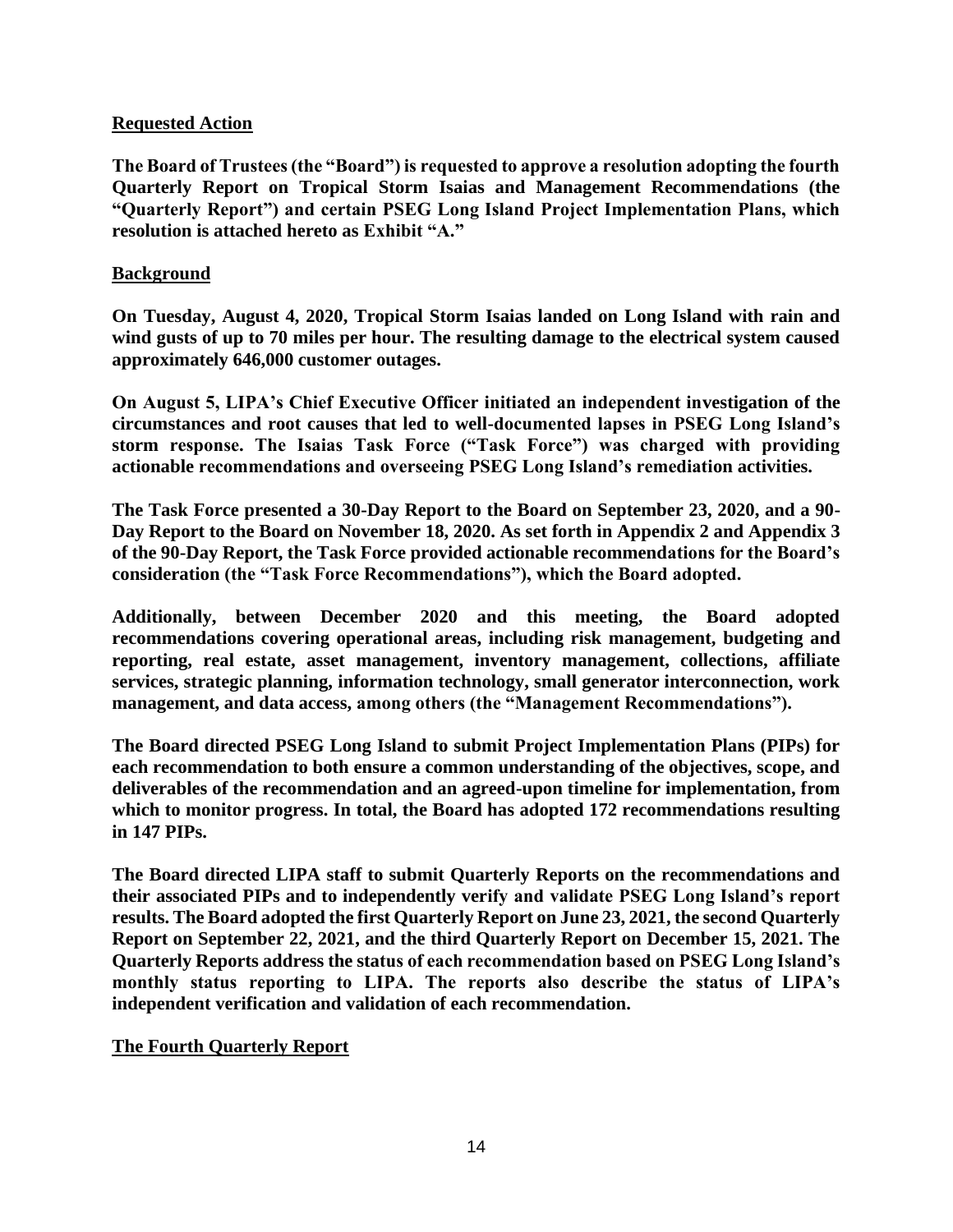**The fourth Quarterly Report, attached hereto as Exhibit "B", summarizes the status of each of the Task Force and Management Recommendations. The Quarterly Report pays particular attention to describing the progress made since December 2021.** 

# **Discussion of Implementation Plans**

**In December and March, PSEG Long Island submitted revised PIPs for five open recommendations. Two of the five PIPs submitted by PSEG Long Island are still under review.** 

**The Task Force recommends the Board adopt three PIPs submitted by PSEG Long Island as attached hereto as Exhibit "C". PSEG Long Island has not yet submitted revisions for one PIP rejected in June on Strategic Planning and four (4) Task Force recommendations. The Board directs PSEG Long Island to submit the five revised PIPs, addressing previously communicated concerns, no later than April 10, 2022, for consideration at the Board's May 18, 2022 meeting.** 

# **Recommendation**

**Based upon the foregoing, I recommend approval of the above requested action by adoption of a resolution in the form attached hereto.** 

*After questions and a discussion by the Trustees, and the opportunity for the public to* 

*be heard, upon a motion duly made and seconded, the following resolution was approved by the* 

*Trustees.* 

# **1716.RESOLUTION ADOPTING THE ISAIAS TASK FORCE QUARTERLY REPORT AND CERTAIN PSEG LONG ISLAND PROJECT IMPLEMENTATION PLANS**

**WHEREAS, on Tuesday, August 4, 2020, Tropical Storm Isaias landed on Long Island with rain and wind gusts of up to 70 miles per hour, resulting in damage to the electrical system and causing approximately 646,000 customer outages; and**

**WHEREAS, pursuant to Section 1020-f(y) of the Public Authorities Law, General Powers of the Authority, LIPA, in part, may "make any inquiry, investigation, survey or study which the authority may deem necessary to enable it effectively to carry out the provisions of this title. . ."; and**

**WHEREAS, on August 5, 2020, LIPA's Chief Executive Officer initiated an independent review of the circumstances and root causes that led to the lapses in PSEG Long Island's Tropical Storm Isaias storm restoration; and**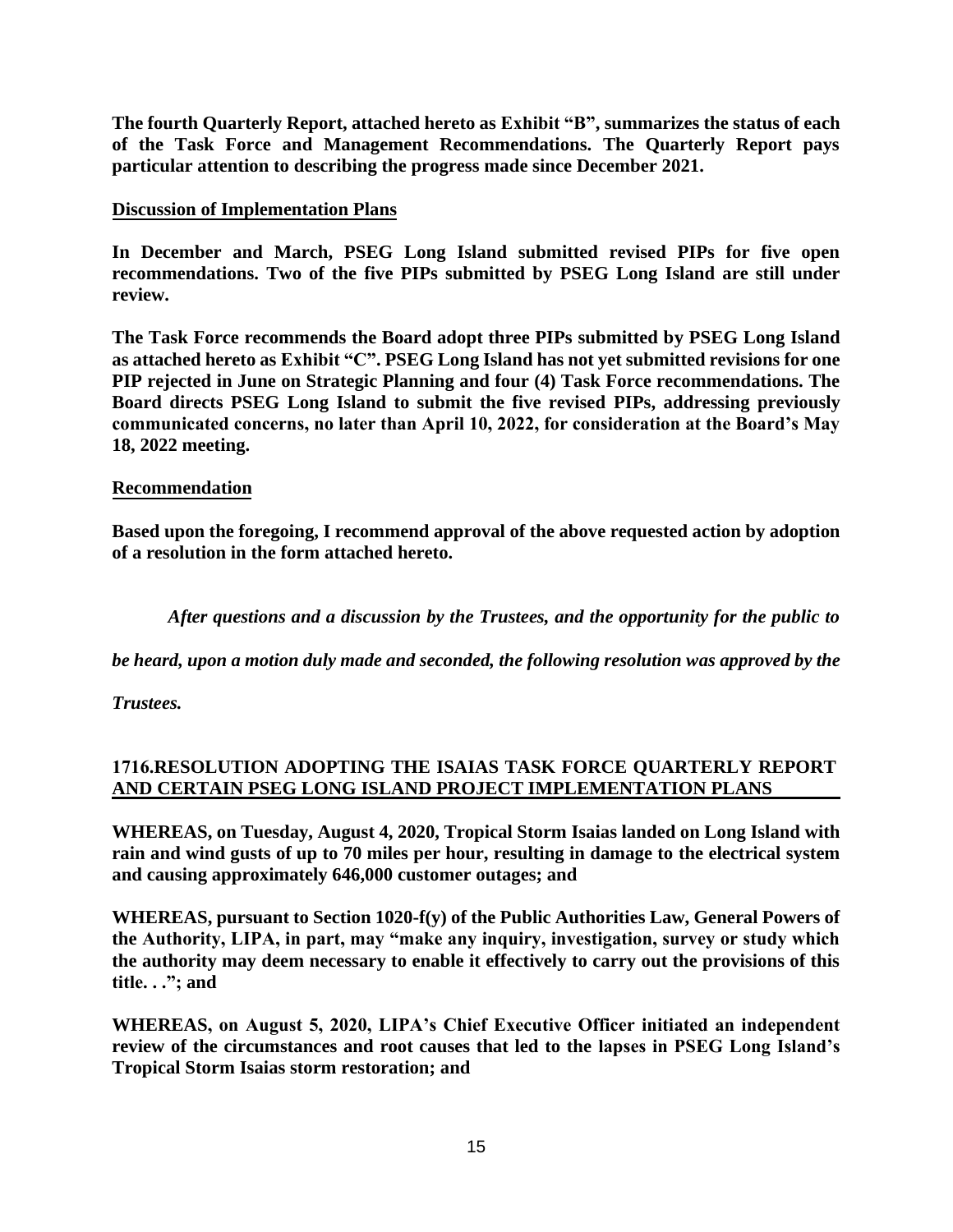**WHEREAS, LIPA's Chief Executive Officer appointed an Isaias Task Force ("Task Force") that was charged with both providing actionable recommendations and overseeing PSEG Long Island's remediation activities; and**

**WHEREAS, the Task Force presented the 30-Day Report to the Board at the September 23, 2020 Board Meeting and released it to the public; and**

**WHEREAS, on November 18, 2020, the Task Force presented the 90-Day Report, which provided recommendations to, among other things, (i) Change Management Incentives and Accountabilities; (ii) Reform Information Technology and Emergency Management; and (iii) Strengthen LIPA's Oversight (together with the 30-Day Report recommendations, the "Task Force Recommendations"); and**

**WHEREAS, the Board has adopted additional recommendations since December 2020 to address management deficiencies outside the scope of the Task Force review (the "Management Recommendations"); and**

**WHEREAS, the Board has requested written Quarterly Reports with a comprehensive summary of the status of the remediation of all of the Board-adopted recommendations and LIPA's independent verification and validation of such remediations until all such recommendations have been completed, verified, and validated; and**

**WHEREAS, on June 23, 2021, the Board adopted the first Quarterly Report; and**

**WHEREAS, on September 22, 2021, the Board adopted the second Quarterly Report; and**

**WHEREAS, on December 15, 2021, the Board adopted the third Quarterly Report; and**

**WHEREAS, LIPA Staff has submitted to the Board the fourth Quarterly Report for the Board's approval; and**

**WHEREAS, LIPA Staff has also submitted to the Board three Project Implementation Plans recommended for the Board's approval.**

**NOW, THEREFORE, BE IT RESOLVED, that the Board adopts the Quarterly Report attached hereto as Exhibit "B"; and**

**BE IT FURTHER RESOLVED, the Board hereby adopts Project Implementation Plans for the Task Force and Management Recommendations attached hereto as Exhibit "C".**

**\*\*\***

*Acting Chair Fischl stated that the next item on the agenda was the Consideration of* 

*Adoption of Supplemental Work Management Recommendations to be presented by Billy Raley.*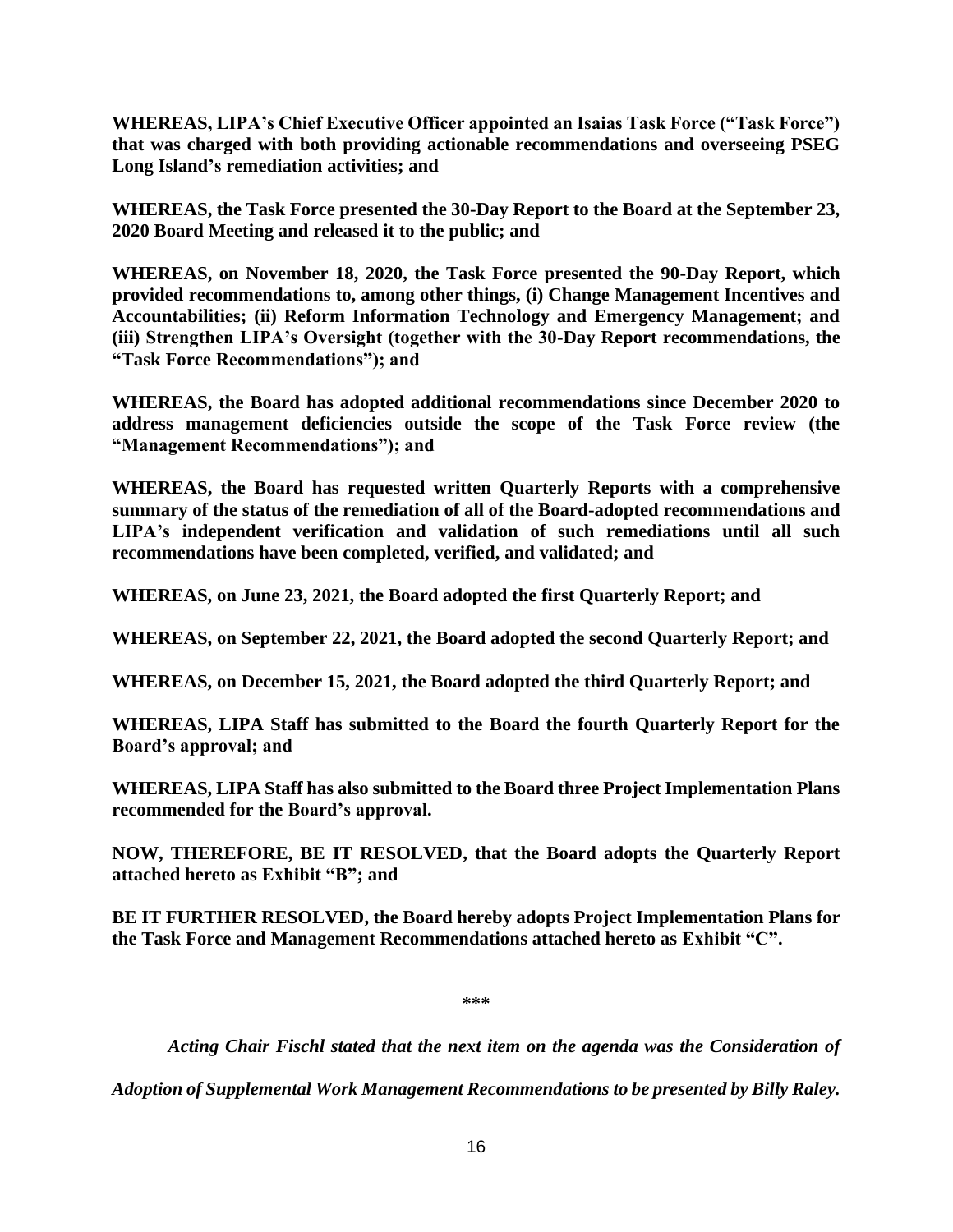*Mr. Raley presented the following action item and took questions from the Trustees.*

# **Requested Action**

**The LIPA Board of Trustees (the "Board") is requested to adopt a resolution approving additional recommendations developed by LIPA Staff regarding improvements to the work management practices of PSEG Long Island, which resolution is attached hereto as Exhibit "A."**

# **Background**

**In June 2021, the Board approved eight recommendations designed to improve work management practices at PSEG Long Island. Subsequently, LIPA has been meeting with PSEG Long Island to understand its workforce time management with respect to overtime practices. As such, LIPA hired a third-party consultant to review PSEG Long Island's time management and related timekeeping processes.**

**LIPA recognizes that supplemental overtime pay related to incremental scheduling beyond the normal work schedule can be beneficial to provide staffing flexibility. For example, there are periods when non-recurring projects, unplanned work, or storm restoration can use supplemental time effectively in lieu of hiring additional staff. However, such scheduling needs to be managed properly to ensure the incremental work time was necessary and fiscally responsible.**

# **Recommendations**

**LIPA Staff reviewed the consultant's report and compared the recommendations and findings contained in the report to efforts underway in accordance with existing Board approved Recommendations and associated Project Implementation Plans. Based on this review, LIPA Staff recommends the Board adopt the following four additional Work Management Recommendations:**

- **1. Improved coding and description enhancements: Expand the review of Work Breakdown Structure and work order coding for all projects (including operating funded activities). Ensure coding is useful for straight time and overtime analysis purposes, including an annual review of its "short text" activity codes to ensure usefulness and ability to enhance decision-making.**
- **2. Enhanced management review: Establish policies and procedures to enhance the internal PSEG Long Island management review of workforce resources and any related overtime, including comparing actuals to target and analyzing in greater detail areas and specific jobs that exceeded established thresholds.**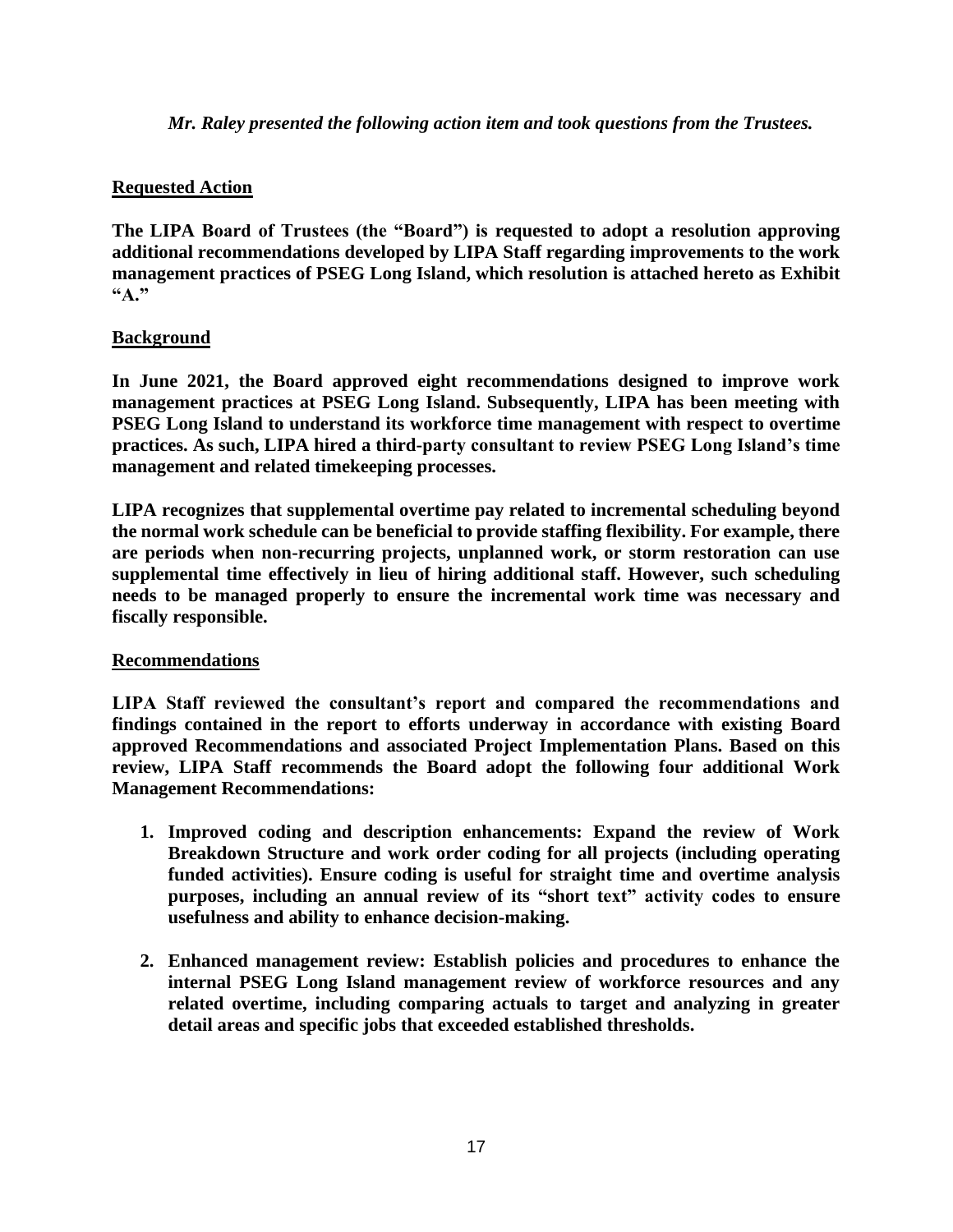- **3. Training: Develop training materials for supervisors making staffing and overtime decisions to guide decision-making in a consistent manner. Formalize the scheduling of initial training for new supervisors and refresher training for existing supervisors.**
- **4. Multi-year overtime target planning: Utilize workforce planning models and techniques to establish long-range (out-year) overtime targets by craft as a guide to ensuring effective and efficient use of overtime utilizing.**

**LIPA Staff recommends that PSEG Long Island develop a Project Implementation Plan (PIP) with the objective of improving workforce time management and timekeeping processes. The PIP should consider and complement existing metrics and the existing workforce management recommendations and PIPs. This effort is critical to ensuring efficient processes to maximize the value provided to our customers. As such, PSEG Long Island should prepare a PIP for the recommendations described above no later than April 20, 2022 for review and approval by LIPA which is expected to be presented to the Board at the May 18, 2022 meeting.** 

# **Recommendation**

**Based upon the foregoing, I recommend approval of the above requested action by adoption of a resolution in the form attached hereto.** 

*After questions and a discussion by the Trustees, and the opportunity for the public to* 

*be heard, upon a motion duly made and seconded, the following resolution was approved by the* 

*Trustees.* 

# **1717. RESOLUTION ADOPTING ADDITIONAL RECOMMENDATIONS TO IMPROVE WORK MANAGEMENT**

**WHEREAS, the workforce time management and timekeeping process recommendations described in the accompanying memorandum are critical to ensuring efficient processes to maximize the value provided to our customers; and**

**NOW, THEREFORE, BE IT RESOLVED, the Board hereby adopts the additional work management policies and procedure recommendations described in the accompanying memorandum; and**

**BE IT FURTHER RESOLVED, that the Board hereby directs LIPA Staff, together with PSEG Long Island, to implement the additional recommendations to improve work resource management, including the creation of a Project Implementation Plan related to these supplemental recommendations by April 20, 2022, to be presented at the Board's May 18, 2022 meeting.**

**\*\*\***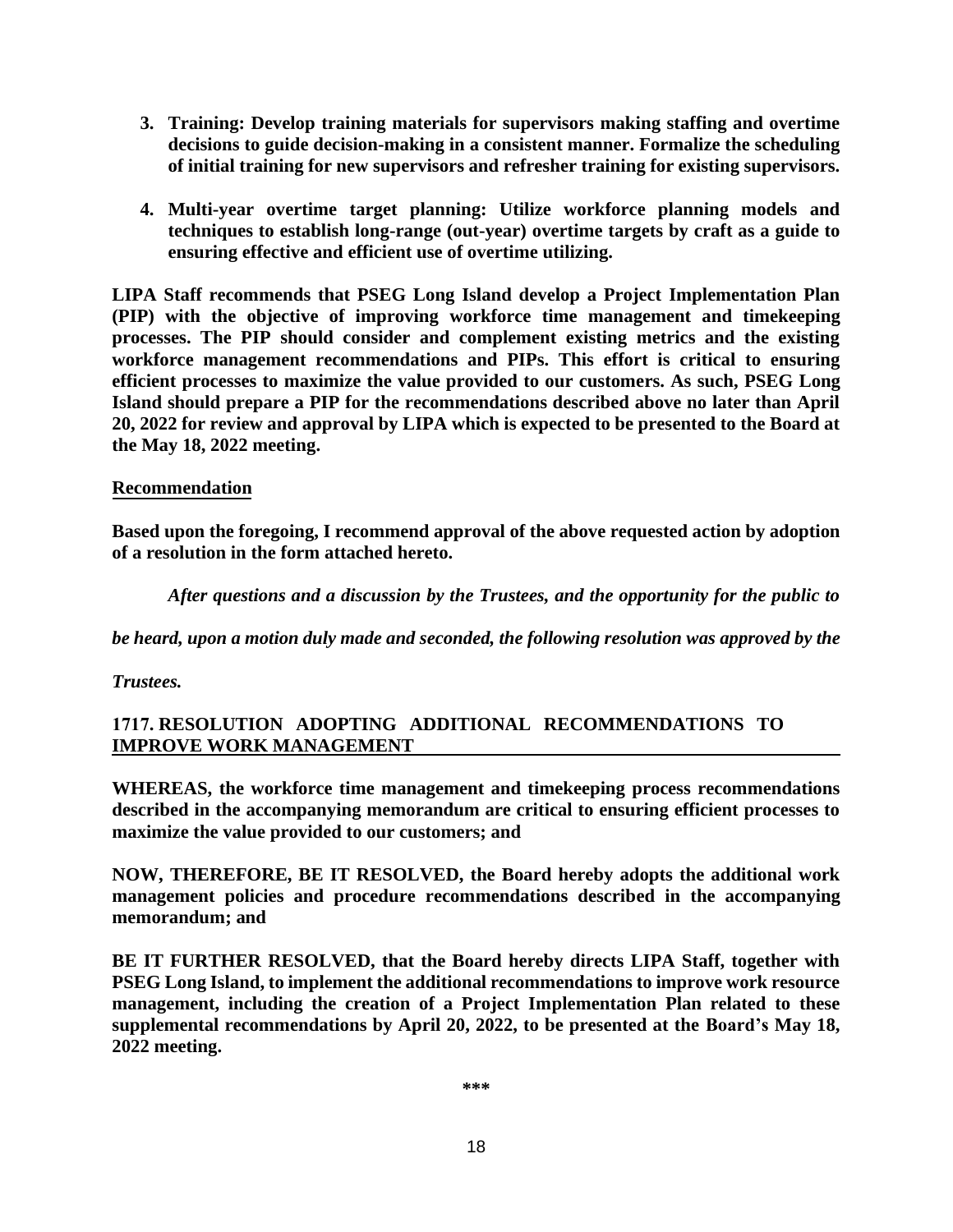*Acting Chair Fischl stated that the next item on the agenda was the Consideration of* 

*Approval of the 2021 Financial Report to be presented by Donna Mongiardo.* 

*Ms. Mongiardo presented the following action item and took questions from the* 

*Trustees.* 

# **Requested Action**

**The LIPA Board of Trustees (the "Board") is being requested to approve the 2021 Financial Report (the "Financial Report") prepared in accordance with Section 2800(1) of the Public Authorities Law ("PAL"), in the form attached as Exhibit "B."**

# **2020 Financial Report**

**Section 2800(1) of the PAL requires LIPA to submit an annual report to the Governor, the Chairman and ranking minority member of the Senate Finance Committee, the Chairman and ranking minority member of the Assembly Committee on Ways and Means, the State Comptroller, and the Authorities Budget Office, within ninety days after the end of LIPA's fiscal year. Under Section 2800(1)(a)(2) of the PAL, the Financial Report shall include the following: audited financials; grant and subsidy programs; operating and financial risks; current bond ratings; and long-term liabilities. Section 2800(3) of the PAL requires the Financial Report to be approved by the Board.** 

#### **Recommendation**

**Based upon the foregoing, I recommend approval of the above requested action by adoption of a resolution in the form attached hereto.** 

*After questions and a discussion by the Trustees, and the opportunity for the public to* 

*be heard, upon a motion duly made and seconded, the following resolution was approved by the* 

*Trustees.* 

# **1718. RESOLUTION APPROVING THE 2021 FINANCIAL REPORT OF THE LONG ISLAND POWER AUTHORITY**

**WHEREAS, Section 2800(1) of the Public Authorities Law ("PAL") requires public authorities such as the Long Island Power Authority ("LIPA") to prepare an annual report; and**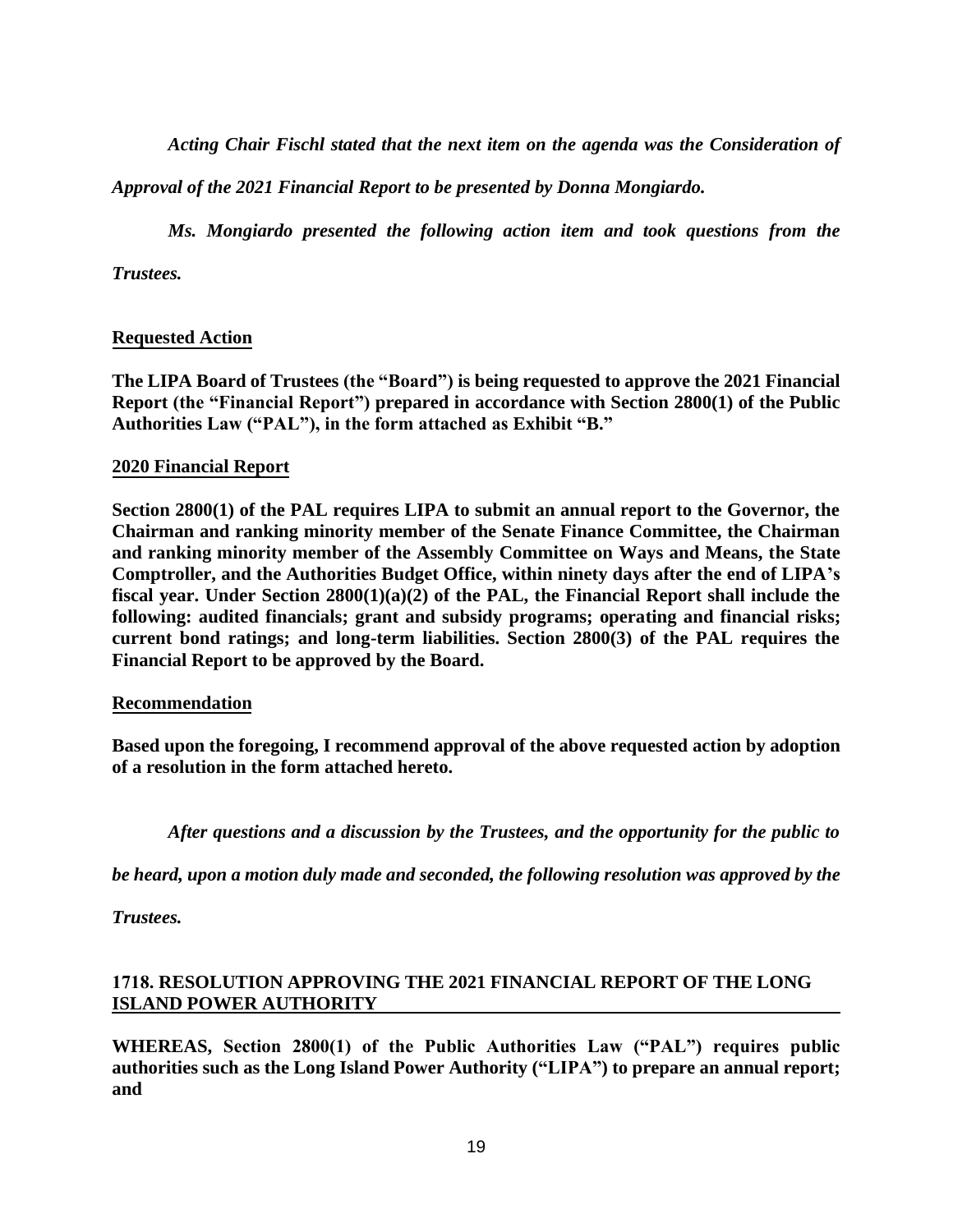**WHEREAS, LIPA's annual report includes, among other things, a financial report, as defined under Section 2800(1)(a)(2) of the PAL (the "Financial Report"); and**

**WHEREAS, LIPA has prepared its Financial Report, which, pursuant to Section 2800(3) of the PAL, is subject to the approval of the Board of Trustees.** 

**NOW, THEREFORE, BE IT RESOLVED, that the Board of Trustees hereby approves the 2021** 

**Financial Report of the Long Island Power Authority, in the form presented at this meeting.** 

**\*\*\*** 

*Acting Chair Fischl then stated that the final agenda item, Secretary's Report on Board* 

*Policies and Communications, would be in written submission only, and available at the Long* 

*Island Power Authority website for viewing.* 

**\*\*\*** 

*Acting Chair Fischl then announced that the next Board meeting is scheduled for* 

*Wednesday, May 18, 2022 in Uniondale.* 

*Acting Chair Fischl then asked for a motion to adjourn to Executive Session to discuss litigation matters and announced that no votes would be taken and that the Board would not be returning to Open Session. The motion was duly made and seconded, and the following resolution was adopted:* 

# **1719. EXECUTIVE SESSION – PURSUANT TO SECTION 105 OF THE PUBLIC OFFICERS LAW**

**RESOLVED, that pursuant to Section 105 of the Public Officers Law, the Trustees of the Long Island Power Authority shall convene in Executive Session for the purpose of discussing litigation matters.**

*\*\*\**